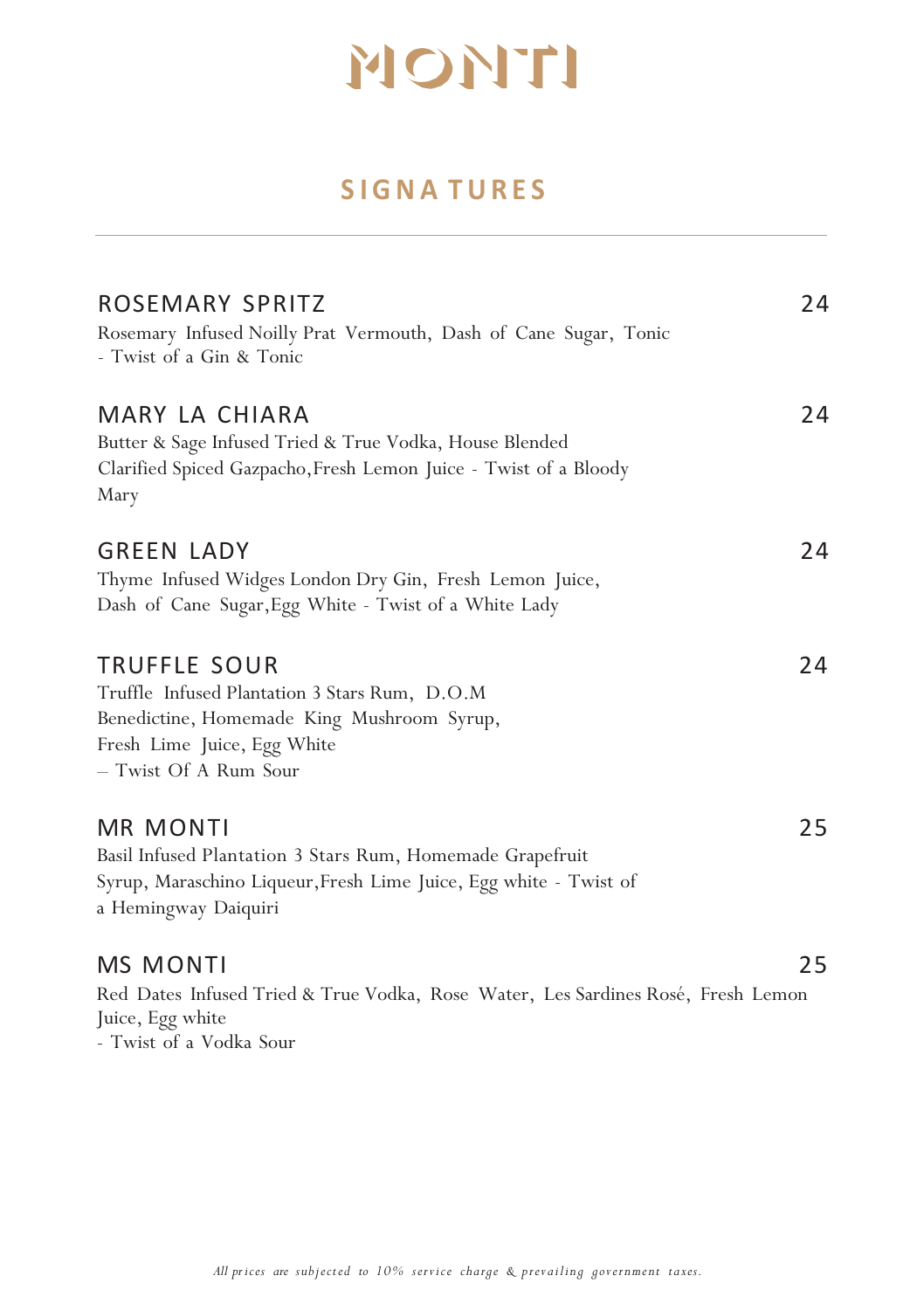### **BARREL A GED**

| <b>DADDY</b><br>Bacon Infused Makers Mark, Homemade Italian Parsley Syrup,<br>Cardamom Bitters - A Savory Twist on the Old Fashioned                               | 24 |
|--------------------------------------------------------------------------------------------------------------------------------------------------------------------|----|
| <b>MONKEY FASHIONED</b><br>Over-ripe Banana Infused Plantation 3 Star Rum, Orange Bitters<br>- Twist of a Rum Old Fashioned                                        | 25 |
| <b>EARL GREY SAZERAC</b><br>Earl Grey infused Rebel Yell Rye, Homemade Orange<br>Syrup, Homemade Grape Bitters - Twist on the<br>Sazerac                           | 25 |
| <b>COFFEE BOULEVARDIER</b><br>Coffee infused Peated Teacher's Whisky, Homemade Vanilla &<br>Cinnamon Syrup, Vermouth Rosso, Campari - Twist on the<br>Boulevardier | 25 |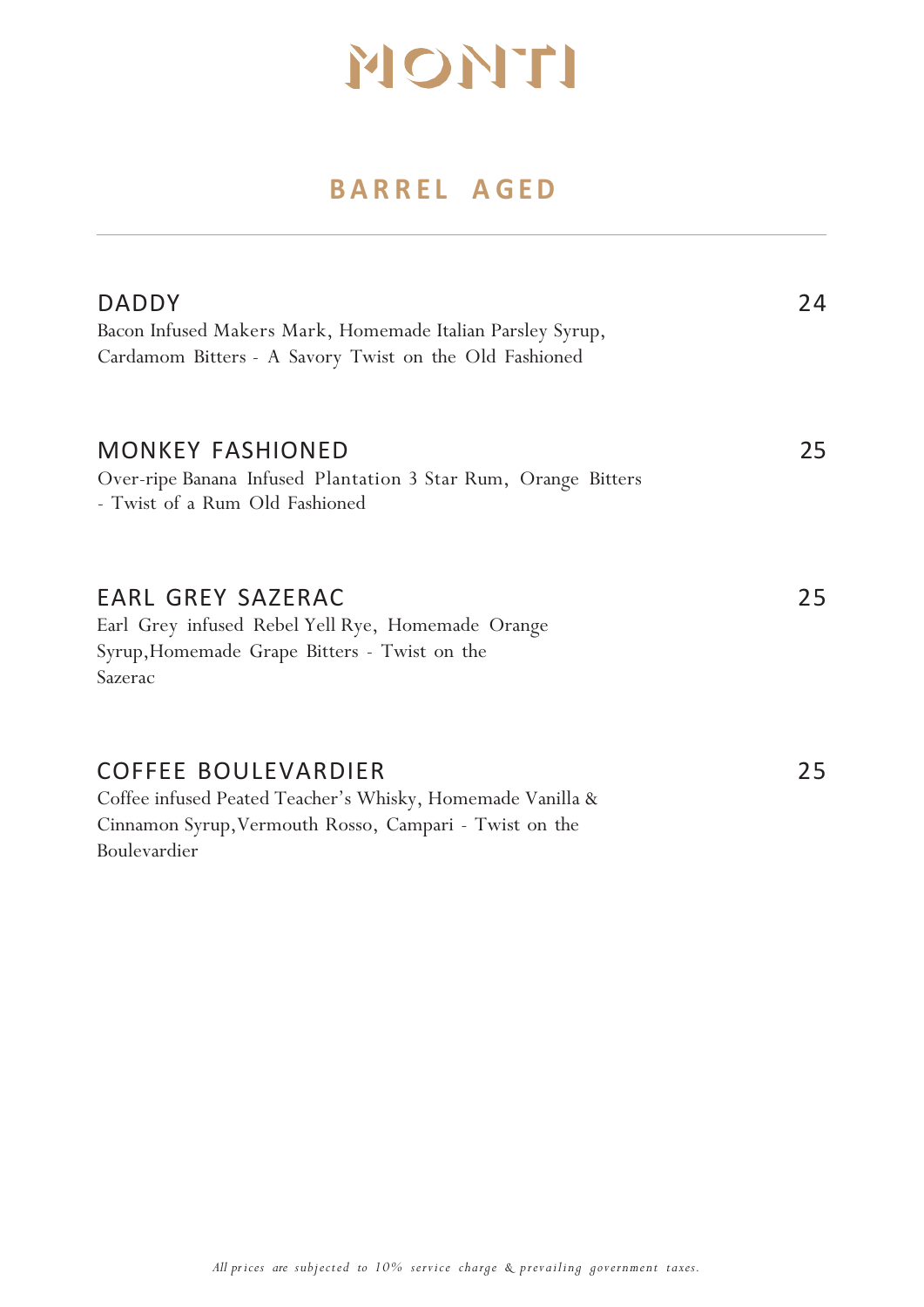### **CL ASSICS**

| <b>HUGO</b><br>Zardetto Prosecco, Elderflower, Fresh Mint                                         | 23 |
|---------------------------------------------------------------------------------------------------|----|
| <b>BELLINI</b><br>Zardetto Prosecco, Peach Purée                                                  | 23 |
| AMERICANO<br>Campari, Mancino Vermouth Rosso, Soda                                                | 23 |
| <b>ESPRESSO MARTINI</b><br>Tried & True Vodka, Kahlua Coffee Liqueur, Freshly Pulled Espresso     | 23 |
| <b>MOJITO</b><br>Plantation 3 Stars Rum, Fresh Mint, Fresh Lime Juice, Sugar, Soda                | 23 |
| <b>APEROL SPRITZ</b><br>Aperol, Zardetto Prosecco, Soda                                           | 23 |
| <b>CAMPARI SPRITZ</b><br>Bitter Campari, Zardetto Prosecco, Soda                                  | 23 |
| LIME MARGARITA<br>Arquitecto Tequila, Triple Sec, Fresh Lime Juice                                | 23 |
| <b>OLD FASHIONED</b><br>Maker's Mark Bourbon, Angostura Bitters, House-Made Orange Bitters, Sugar | 24 |
| <b>WHISKY SOUR</b><br>Maker's Mark Bourbon, Fresh Lemon Juice, Sugar, Egg White                   | 24 |
| <b>NEGRONI</b><br>Widges London Dry Gin, Campari, Mancino Vermouth Rosso                          | 24 |

*All prices are subjected to 10% service charge & prevailing government taxes.*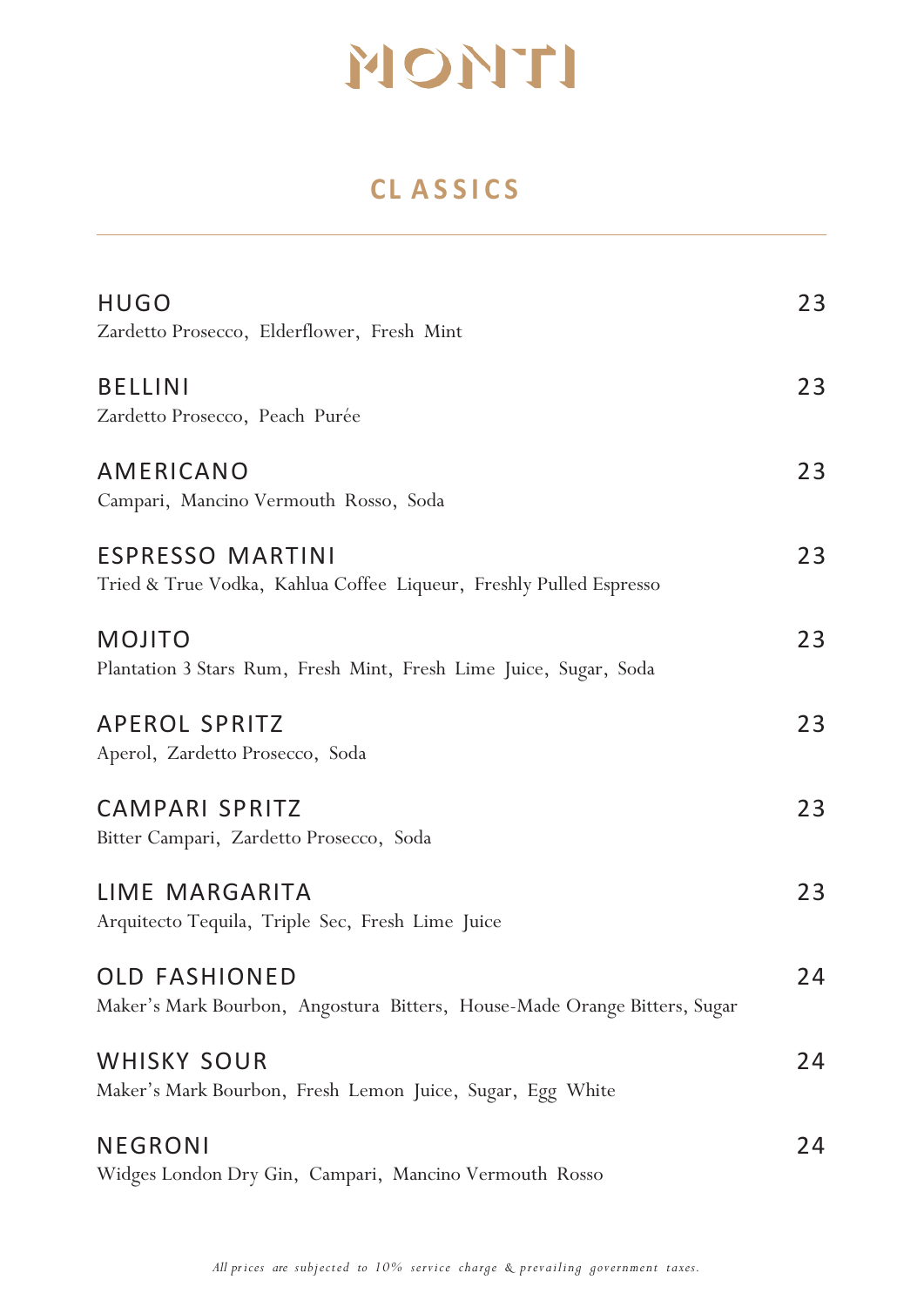#### **GIN**

|                                                | GLS | <b>BTL</b> |
|------------------------------------------------|-----|------------|
| <b>SIPSMITH</b><br>London, $41.6\%$ abv        | 16  | 220        |
| <b>WIDGES</b><br>London, $41.5%$ abv           | 16  | 220        |
| LUXARDO<br>Italy, 41.6% abv                    | 18  | 250        |
| <b>PEDDLERS</b><br>Shanghai, 45.7% abv         | 18  | 260        |
| <b>NORDES</b><br>Spain, 40% abv                | 18  | 260        |
| <b>TANQUERAY 10 YEARS</b><br>London, 47.3% abv | 18  | 260        |
| <b>HENDRICK'S</b><br>Scotland, 41.4% abv       | 19  | 280        |
| <b>MONKEY 47 SLOE</b><br>England, 29% abv      | 19  | 260        |
| MONKEY 47<br>London, 47% abv                   | 20  | 280        |
| <b>STAR OF BOMBAY</b><br>London, $47.5%$ abv   | 20  | 280        |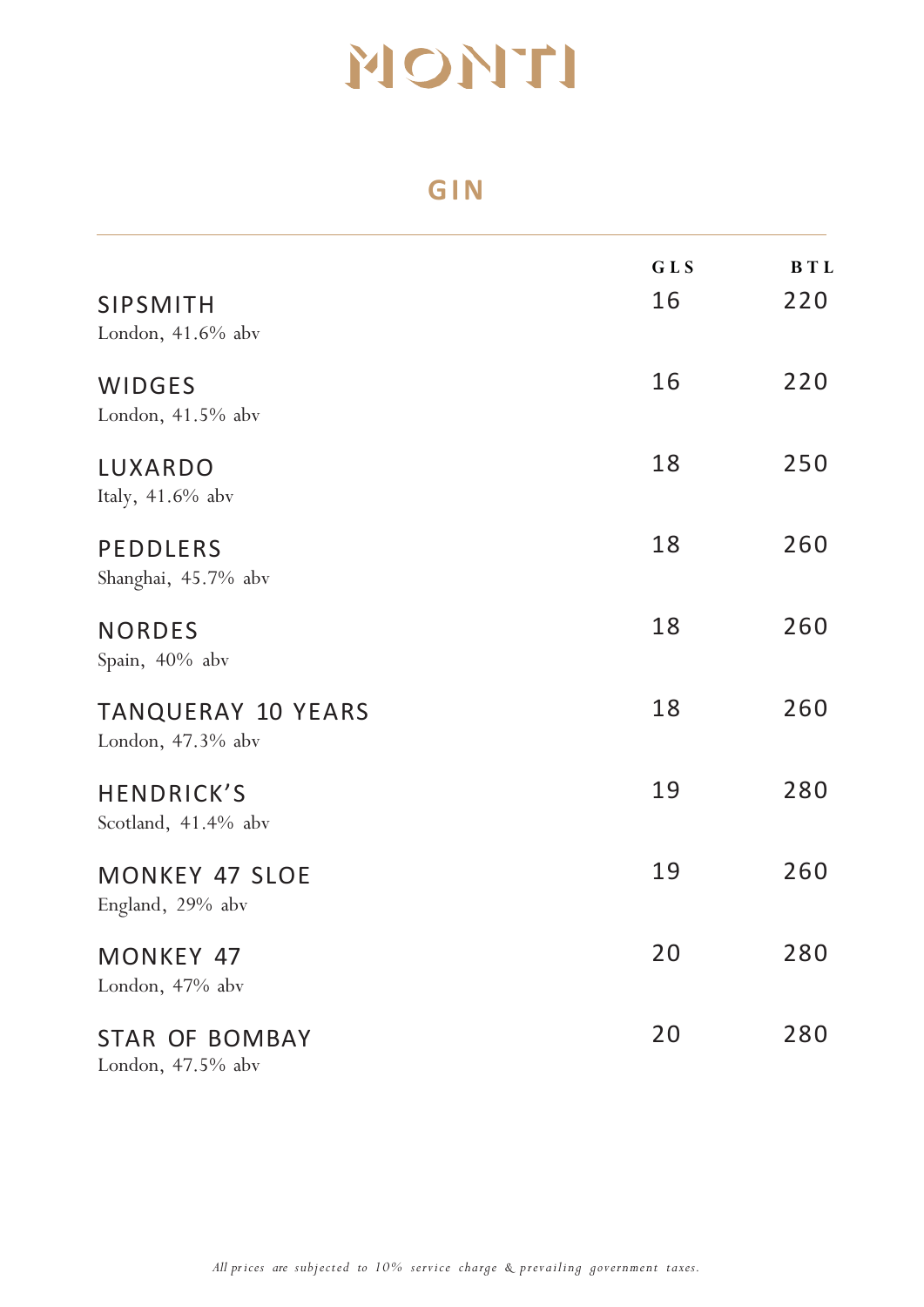### **V ODKA**

|                                            | GLS | <b>BTL</b> |
|--------------------------------------------|-----|------------|
| <b>HAKU</b><br>Japan, 40% abv              | 16  | 220        |
| <b>TRIED &amp; TRUE</b><br>France, 44% abv | 16  | 220        |
| <b>STOLICHNAYA</b><br>Russia, 40% abv      | 18  | 240        |
| <b>REYKA</b><br>Iceland, 40% abv           | 18  | 240        |
| TITO'S<br>Texas, 40% abv                   | 18  | 250        |
| <b>GREY GOOSE</b><br>France, 40% abv       | 18  | 250        |
| <b>BELVEDERE</b><br>Poland, 40% abv        | 19  | 260        |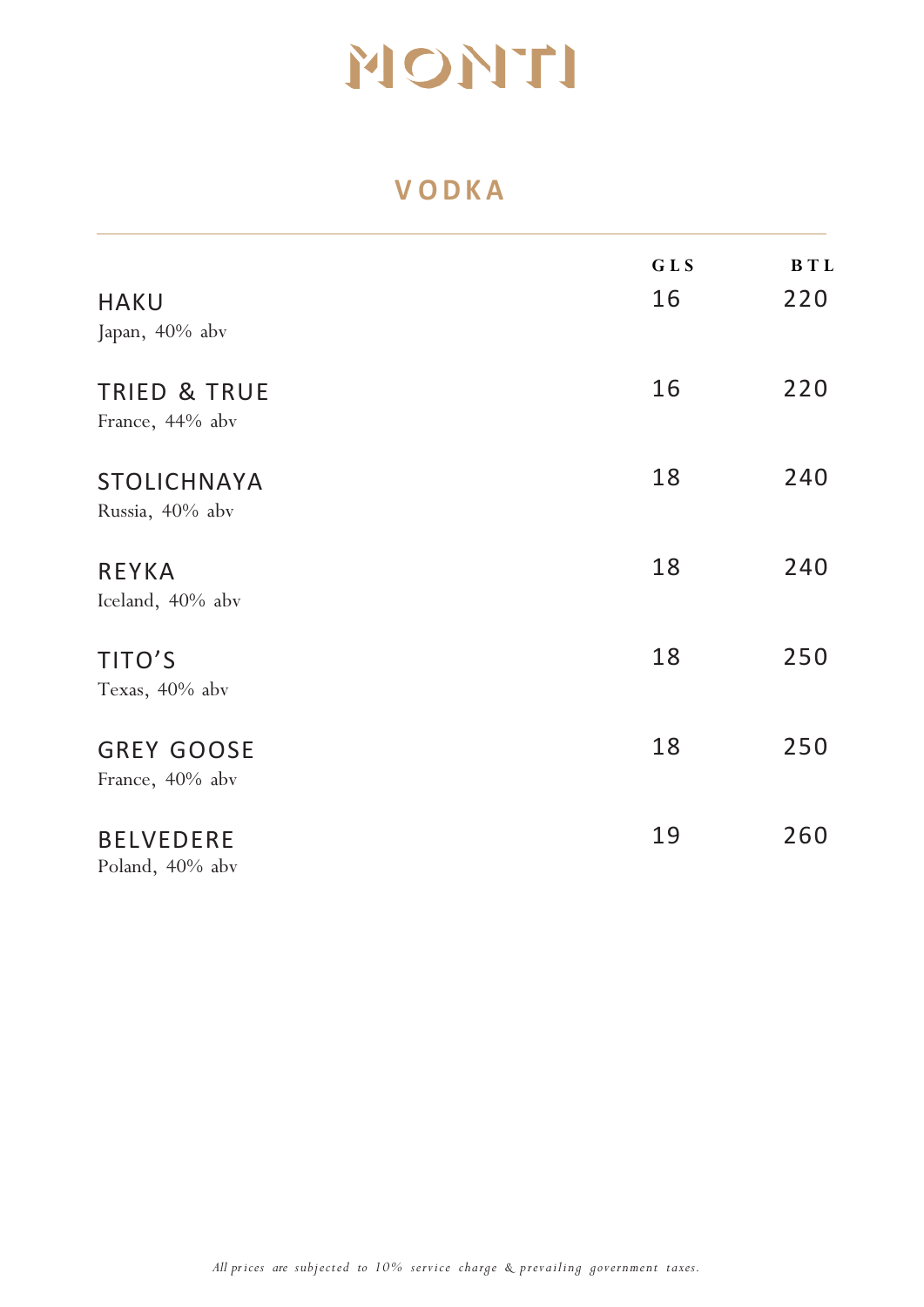### **CANE**

| <b>BACARDI</b><br>Puerto Rico, 37.5% abv                                        | <b>GLS</b><br>16 | <b>BTL</b><br>220 |
|---------------------------------------------------------------------------------|------------------|-------------------|
| <b>PLANTATION 3 STARS</b><br>Blended, Jamaica, Trinidad,<br>Barbados, 41.2% abv | 16               | 220               |
| <b>SAILOR JERRY</b><br>U.S, Virgin Islands, 40% abv                             | 18               | 240               |
| DIPLOMATICO RESERVA 12 YEARS<br>Venezuela, 40% abv                              | 18               | 250               |
| <b>MATUSALEM 23 YEARS</b><br>Dominican Republic, 40% abv                        | 22               | 270               |
| RON ZACAPA 23 YEAR<br>Guatamela, 40% abv                                        | 23               | 280               |
| YAGUARA BLUE<br>$P = -1 + 4 + P$                                                | 20               | 250               |

Brazil, 41.5% abv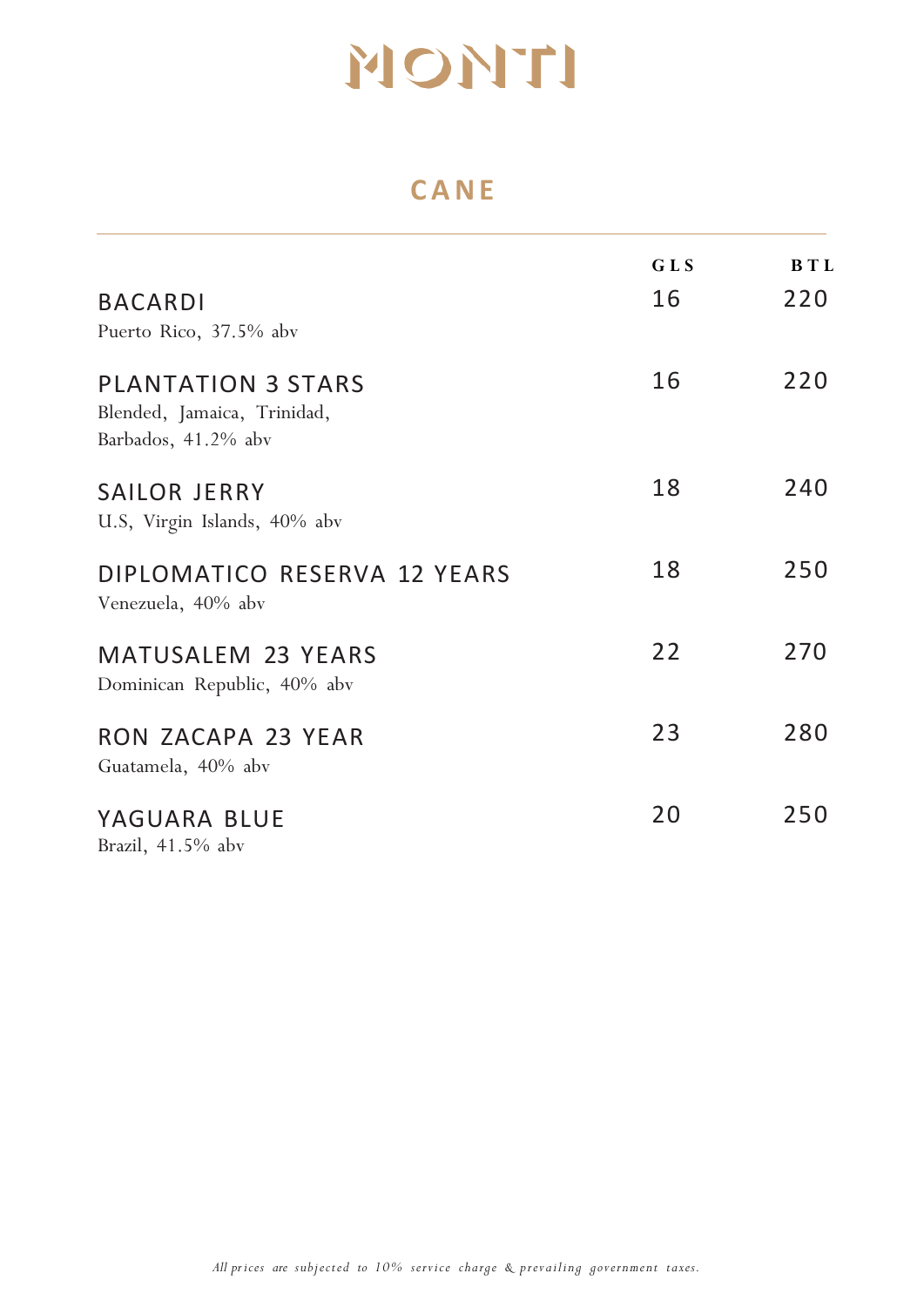### **A G A VE**

|                                                               | <b>GLS</b> | BT <sub>L</sub> |
|---------------------------------------------------------------|------------|-----------------|
| <b>SAUZA SILVER</b><br>Mexico, $41.6\%$ aby                   | 16         | 220             |
| ARQUITECTO BLANCO<br>Mexico, $41.5%$ abv                      | 16         | 220             |
| <b>PATRON SILVER</b><br>Mexico, 43% abv                       | 18         | 250             |
| DON JULIO ANEJO<br>Mexico, $45.7\%$ aby                       | 18         | 260             |
| <b>LOS DANZANTES</b><br>REPOSADO MEZCAL<br>Mexico, $40\%$ aby | 18         | 260             |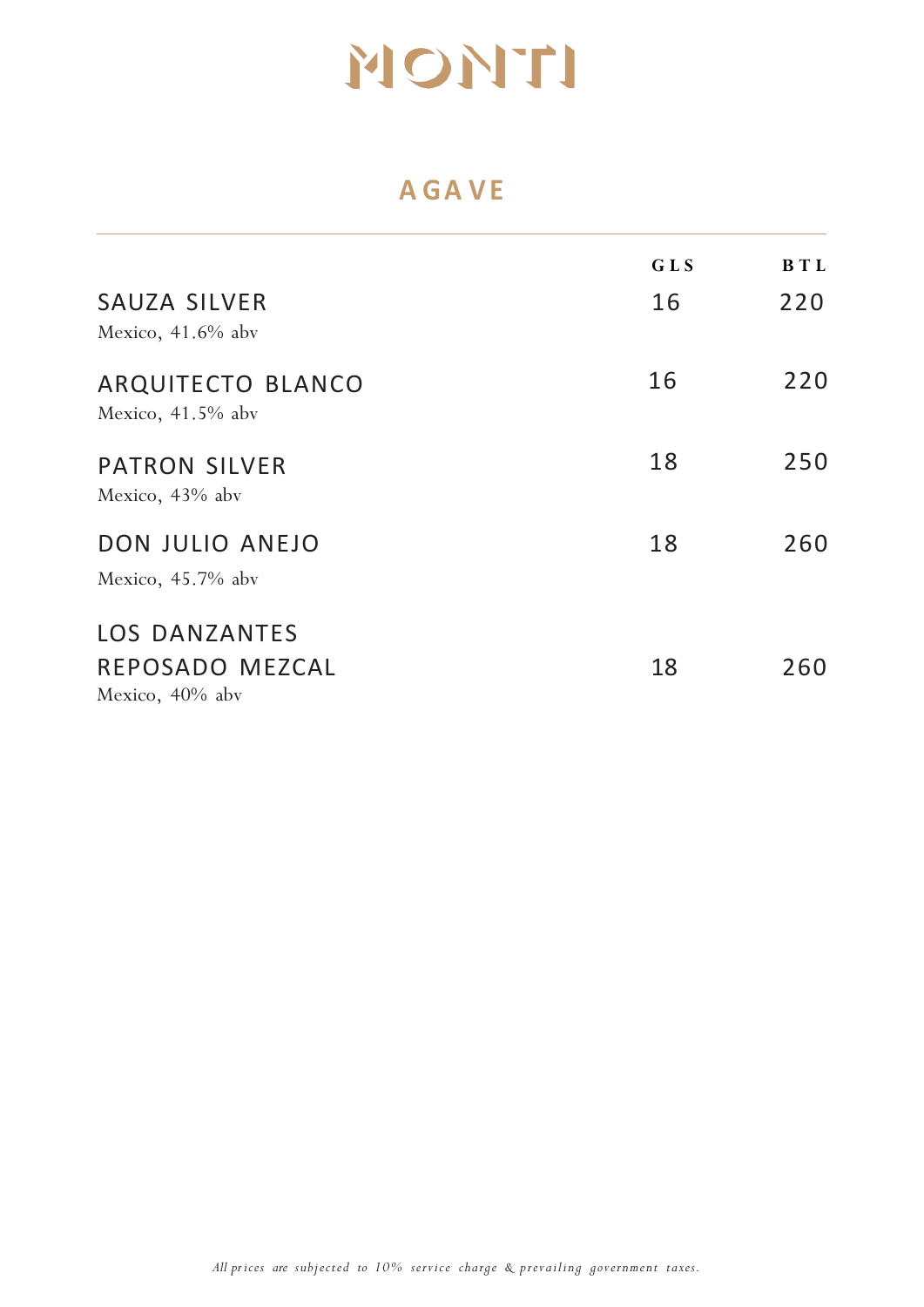### **SC O T C H HIGHL ANDS**

|                                           | GLS | <b>BTL</b> |
|-------------------------------------------|-----|------------|
| MACALLAN 12 YEARS                         |     |            |
| <b>DOUBLE CASK</b><br>$40\%$ aby          | 20  | 260        |
| <b>GLENFIDDICH 18 YEARS</b><br>$40\%$ aby | 24  | 320        |

### **SC O T CH L O W L ANDS**

|                              | GLS | BTI. |
|------------------------------|-----|------|
| <b>AUCHENTOSHAN 12 YEARS</b> | 18  | 230  |
| $40\%$ aby                   |     |      |

### **SC O T C H SPEYSIDE**

|                                         | GLS<br>18 | BTL<br>260 |
|-----------------------------------------|-----------|------------|
| SINGLETON 12 YEARS<br>$40\%$ aby        |           |            |
| <b>GLENLIVET 15 YEARS</b><br>$40\%$ aby | 20        | 280        |

*All prices are subjected to 10% service charge & prevailing government taxes.*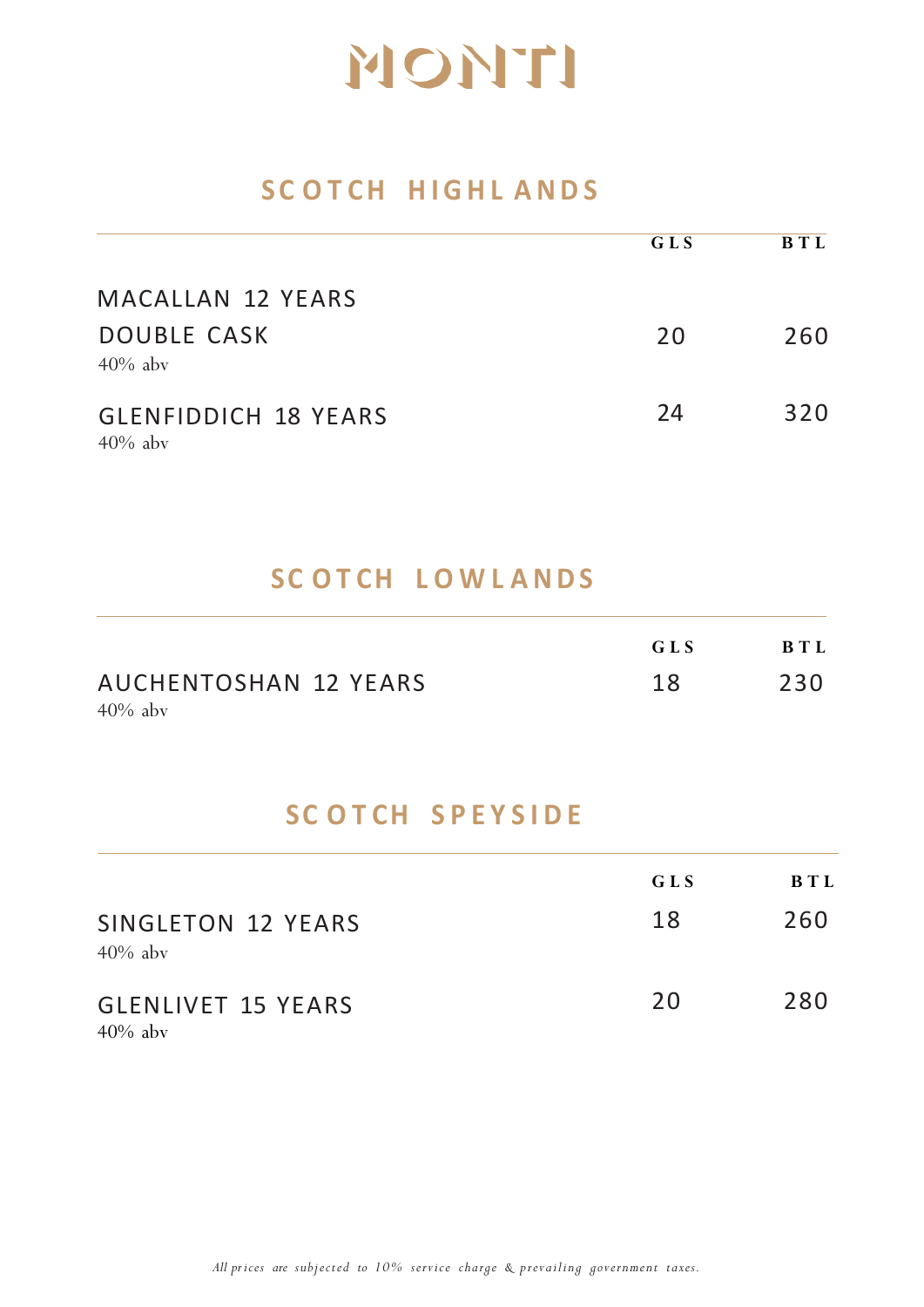### **SC O T C H ISL AY**

|                    | GLS | B T L |
|--------------------|-----|-------|
| LAPHROAIG 10 YEARS | 20  | 280   |
| $40\%$ aby         |     |       |

#### **BLENDED**

| <b>MONKEY SHOULDER BATCH 27</b>        | GLS | BTI. |
|----------------------------------------|-----|------|
| $40\%$ aby                             | 18  | 260  |
| JOHNNY WALKER GOLD LABEL<br>$40\%$ aby | 20  | 270  |

### **BOURBON**

|                                   | GLS | <b>BTL</b> |
|-----------------------------------|-----|------------|
| <b>JIM BEAM</b><br>$40\%$ aby     | 16  | 230        |
| <b>REBEL YELL</b><br>$40\%$ aby   | 18  | 240        |
| <b>MAKER'S MARK</b><br>$40\%$ aby | 18  | 240        |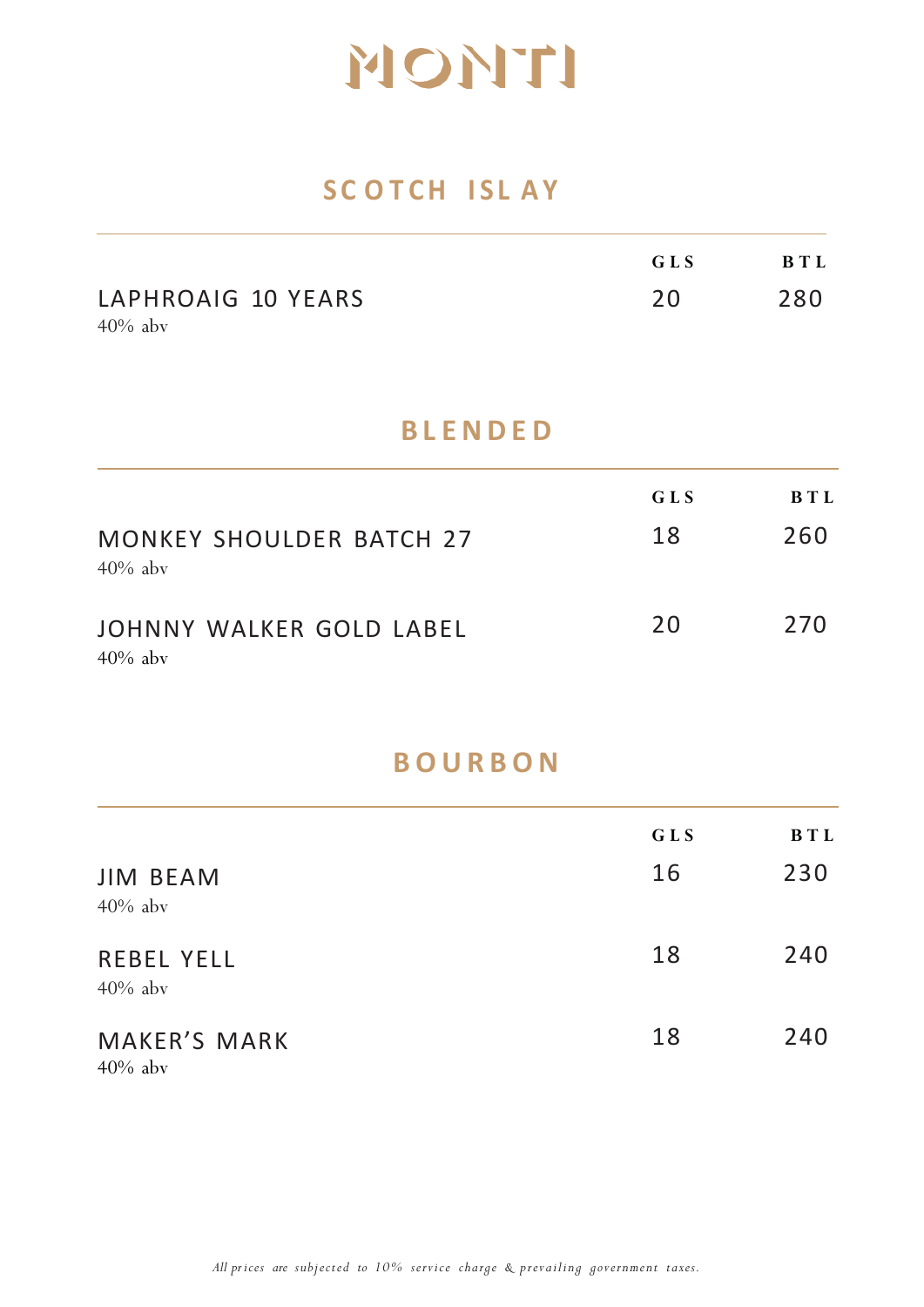#### **RYE**

|                                 | GLS | BTL |
|---------------------------------|-----|-----|
| <b>REBEL YELL</b><br>$40\%$ aby | 20  | 250 |

### **C OGNA C**

| <b>COURVOISEUR VSOP</b>         | GLS | BTL |
|---------------------------------|-----|-----|
| $40\%$ aby                      | 18  | 240 |
| <b>HENNESY XO</b><br>$40\%$ aby | 38  | 800 |

## **APERITIV O /DIGESTIV O**

| AMARO MONTENEGRO<br>Bologna, 23% abv         | 17 |
|----------------------------------------------|----|
| <b>FERNET BRANCA</b><br>Milan, 40% abv       | 17 |
| <b>BEN RYÉ GRAPPA</b><br>$0: 11 \t 100 \t 1$ | 17 |

Sicily, 42% abv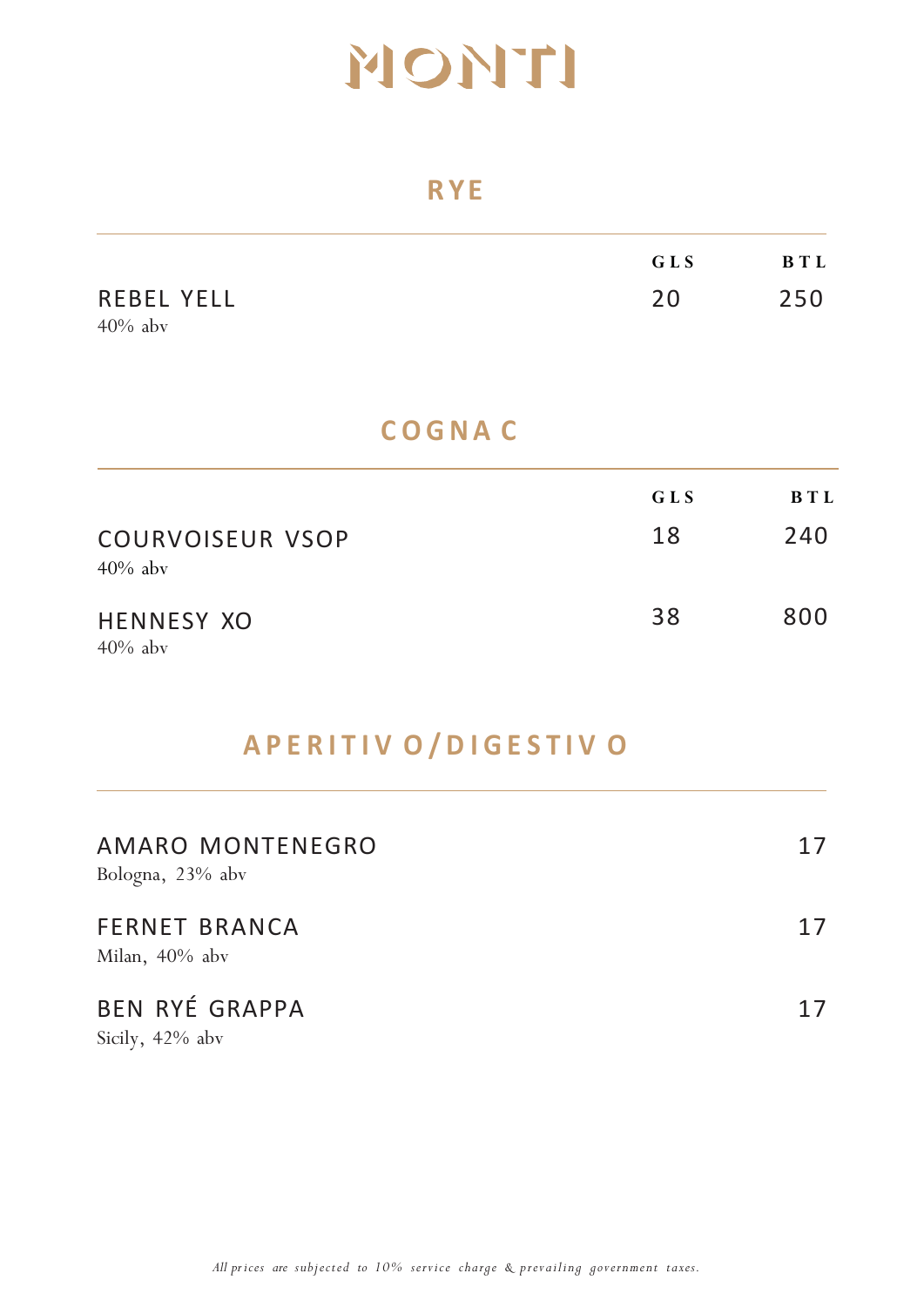### **BEER**

| HEINEKEN DRAFT<br>Netherlands       | 20 |
|-------------------------------------|----|
| MENABREA<br>Italy                   | 17 |
| <b>ERDINGER WEISS</b><br>Germany    | 17 |
| ARCHIPELAGO SUMMER ALE<br>Singapore | 17 |

### **MOCKT AILS**

| <b>MONTI LEMONADE</b><br>Fresh Lemon Juice, Lemon Zest, Sugar, Red Cabbage<br>- Sweet & Sour, Refreshing                                                    | 14 |
|-------------------------------------------------------------------------------------------------------------------------------------------------------------|----|
| CHAMOMILE & LAVENDER<br>Chamomile Flowers, Lavender Flowers, Homemade Syrup<br>- Floral, Caffeine-free                                                      | 14 |
| <b>ESPRESSO &amp; TONIC</b><br>Fresh Pulled Espresso, Tonic Water, Dehydrated Orange Wheel<br>- Sparkling, Fruity, Caffeinated<br>$+$ Kahlua <sup>5</sup> 6 | 14 |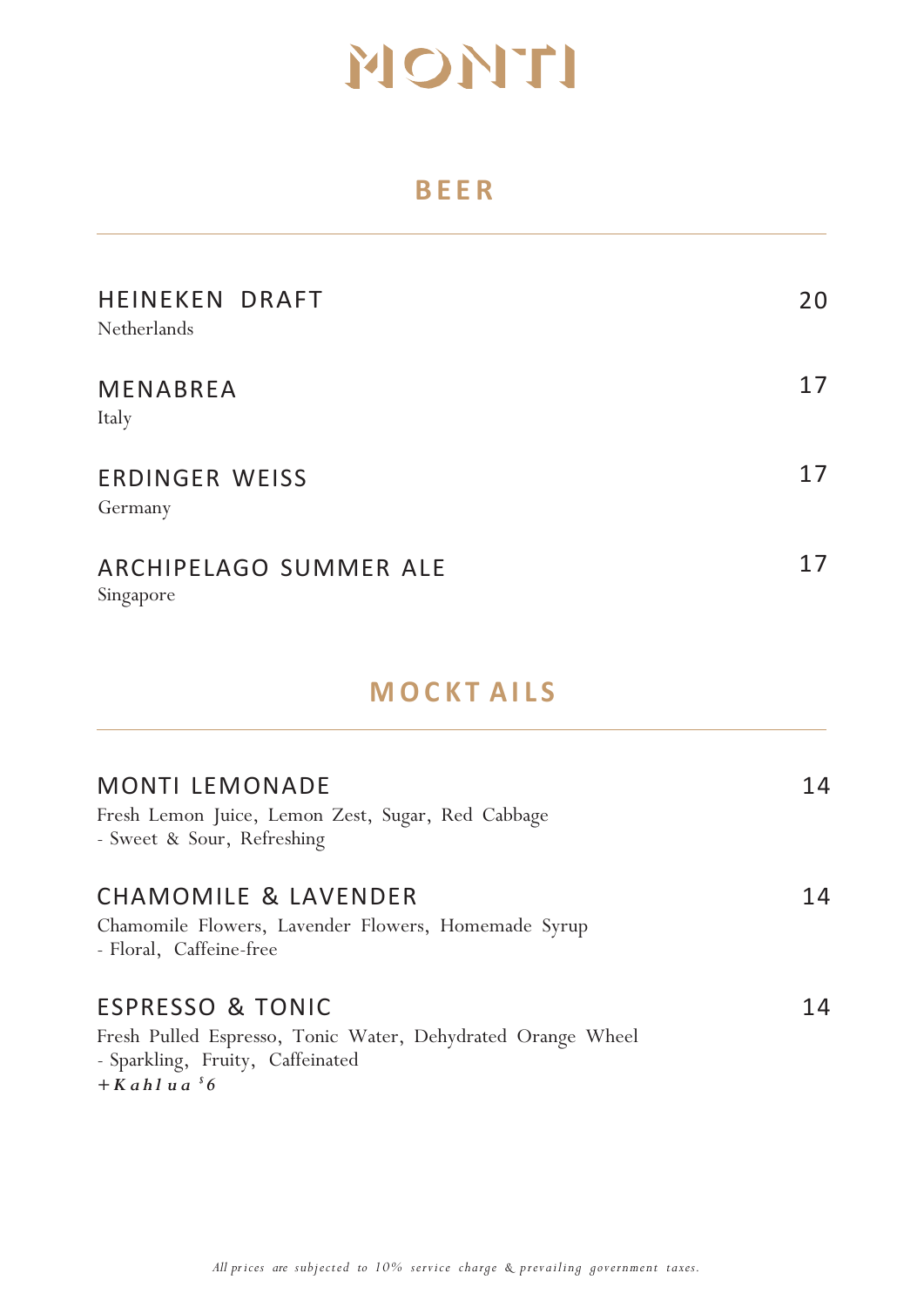#### **W A TER**

| <b>EVIAN</b> | 12 |
|--------------|----|
| FERRARELLE   | 12 |

## **C OFFEE/DE CAF**

|                             | <b>SINGLE</b> | <b>DOUBLE</b><br>/ICED |
|-----------------------------|---------------|------------------------|
| ESPRESSO MACCHIATO          | 7             | 8                      |
| CAPPUCCINO LATTE FLAT WHITE | 8             | 9                      |
| <b>LONG BLACK</b>           | 8             | 9                      |
| <b>MOCHA</b>                | 9             | 10                     |
| HOT CHOCOLATE               | 9             | 10                     |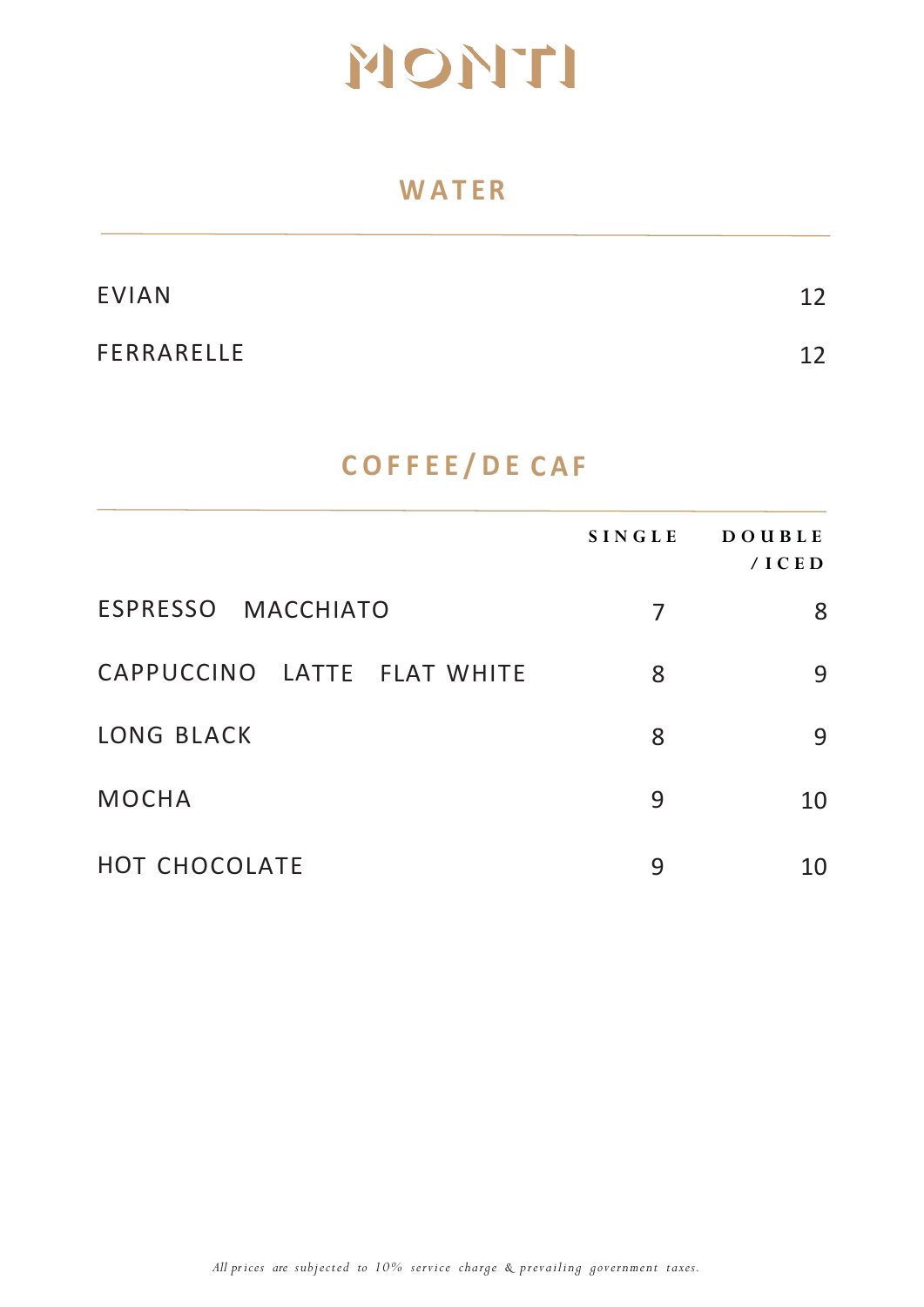### **TEA**

| CHAMOMILE                | 12 |
|--------------------------|----|
| <b>EARL GREY</b>         | 12 |
| <b>ENGLISH BREAKFAST</b> | 12 |
| PEPPERMINT               | 12 |
| LONGJING                 | 12 |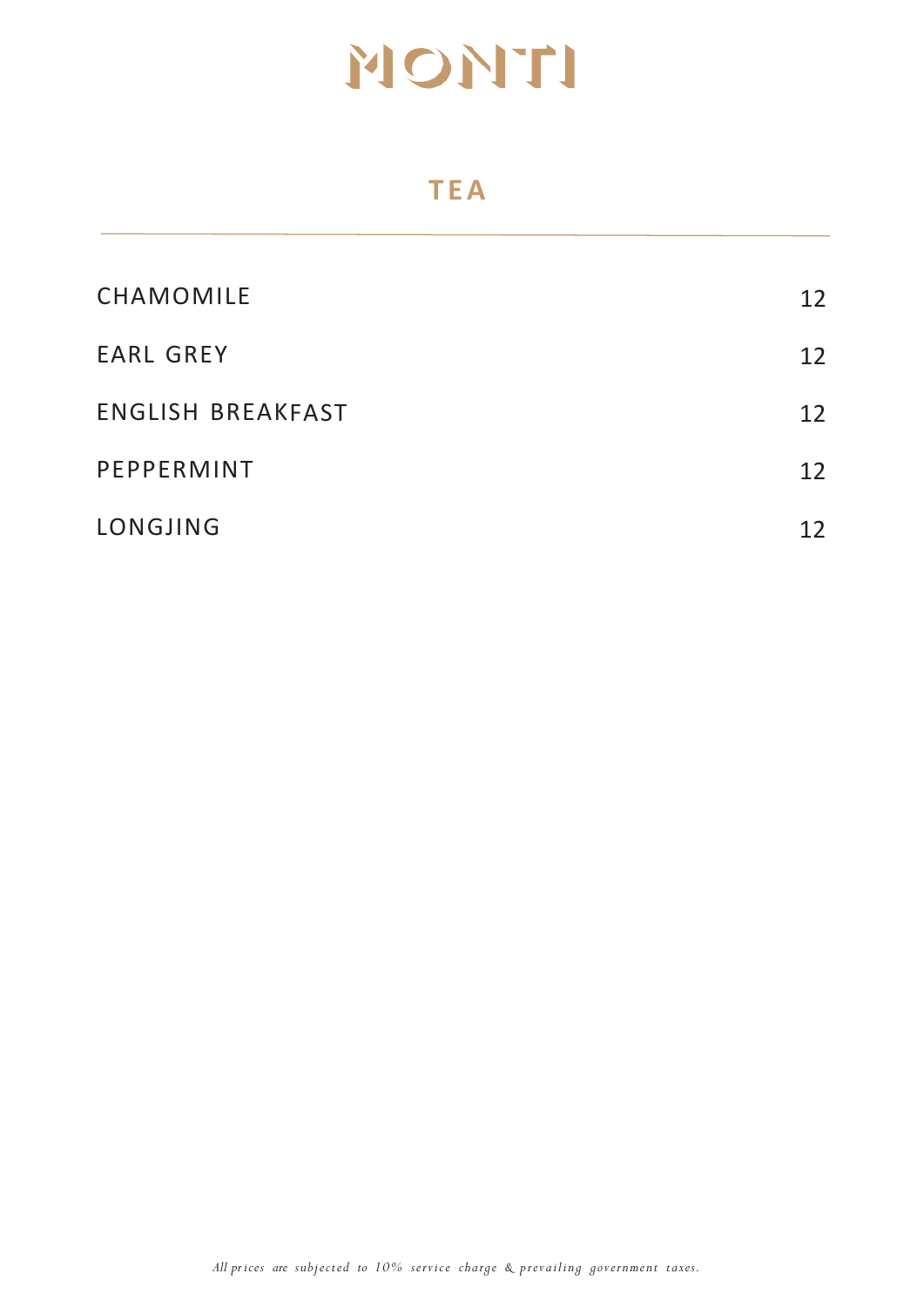

#### *• SOMMELIER SELECTION BY CORAVIN •*

| 208  | <b>VIE DI ROMANS, DESSIMIS</b><br>PINOT GRIGIO   ISONZO - FRUILI 2020                                 | 32 | 150 |
|------|-------------------------------------------------------------------------------------------------------|----|-----|
| 1006 | RENATO RATTI, BAROLO MARCENASCO<br>NEBBIOLO   PIEDMONT - ITALY 2018                                   | 36 | 195 |
| 1007 | <b>MONTRESOR, AMARONE DELLA VALPOLICELLA</b><br>CORVINA   RONDINELLA   MOLINARA   VENETO - ITALY 2017 | 38 | 198 |
| 824  | <i>MASTROJANNI. BRUNELLO DI MONTALCINO</i><br>SANGIOVESE   TUSCANY - ITALY 2016                       | 40 | 208 |
|      | 88 C                                                                                                  |    |     |



#### *• DIRECTORS' STASH •*

"Born from the ashes of the Castelli Romani volcanic hills in Latium, Italy, the dream of founder Anton Börner gives light to the Ômina Romana winery. With a delicate balance and harmony between nature and man, Ômina Romana develops a distinctive and unique soul for every bottle of wine. Elegance, harmony, and fire - the three ideal characteristics of an Ômina Romana wine, drink and savour the fine wines in life."

| 1016 | ÔMINA ROMANA CHARDONNAY<br>CHARDONNAY - IGP - LAZIO   ITALY 2019                                                | 140 |
|------|-----------------------------------------------------------------------------------------------------------------|-----|
| 1015 | <b>HERMES DIACTOROS II</b><br>VIOGNIER   PETIT MANSENG   BELLONE   INCROCIO MANZON<br><b>LAZIO - ITALY 2018</b> | 108 |
| 1017 | <b>HERMES DIACTOROS I</b><br>MERLOT   CABERNET SAUVIGNON   CABERNET FRANC<br><b>LAZIO - ITALY 2015</b>          | 115 |
| 1020 | ÔMINA ROMANA, ARS MAGNA<br>MERLOT   LAZIO - ITALY 2015                                                          | 320 |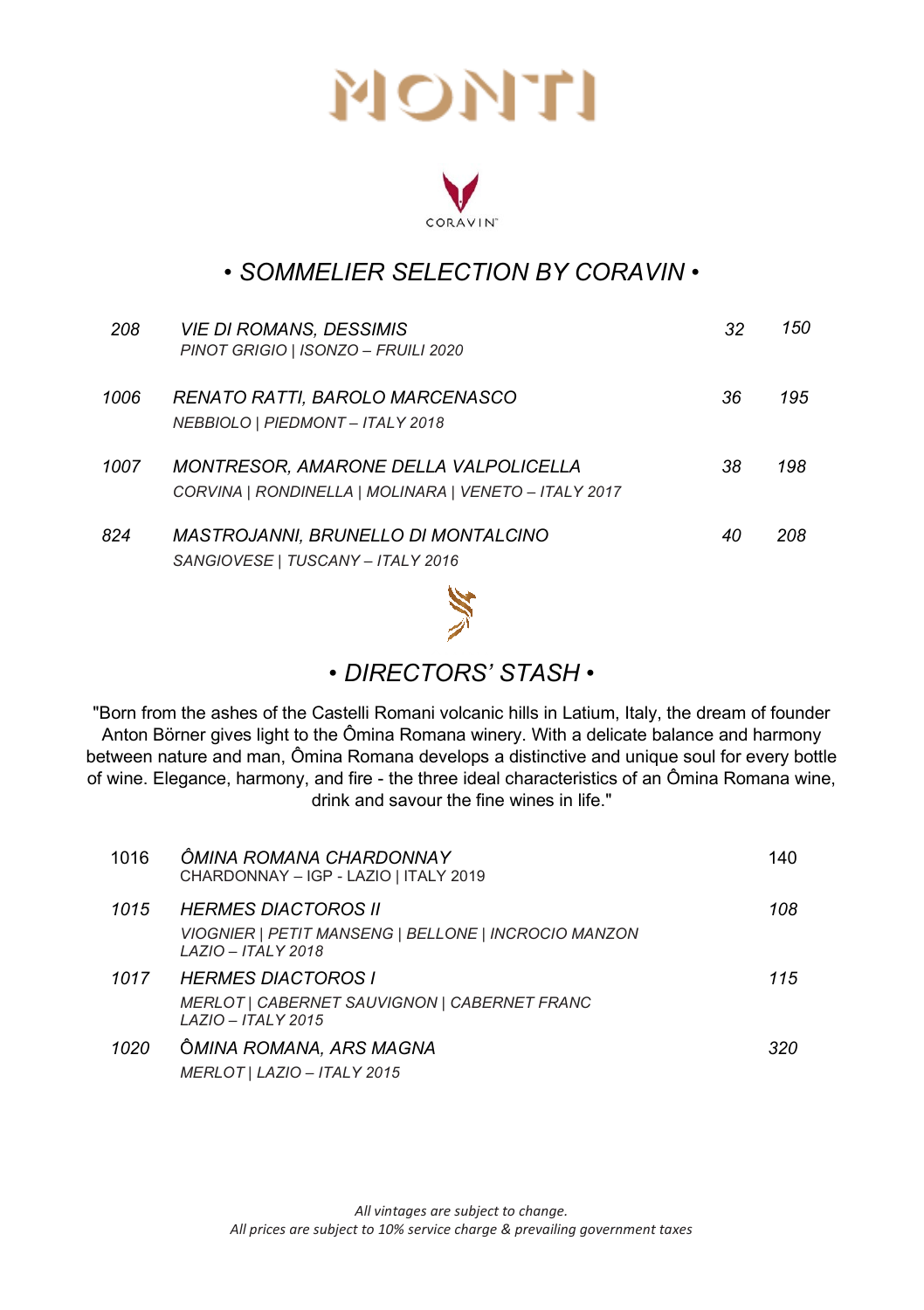

#### *• SOMMELIER SELECTION BY GLASS •*

*\_\_\_\_\_\_\_\_\_\_\_\_\_\_\_\_\_\_\_\_\_\_\_\_\_\_\_\_\_\_\_\_\_\_\_\_\_\_\_\_\_\_\_\_\_\_\_\_\_\_\_\_\_\_\_\_\_\_\_\_\_\_* 

#### *SPARKLING WINE & CHAMPAGNE*

| 517  | ZARDETTO, PROSECCO BRUT<br>GLERA   VENETO - ITALY NV                                                         | 24 | 108 |
|------|--------------------------------------------------------------------------------------------------------------|----|-----|
| 1021 | PERRIER JOUET, CHAMPAGNE GRAND BRUT<br>PINOT NOIR   CHARDONNAY   PINOT MEUNIER   FRANCE NV                   | 36 | 180 |
|      | <b>WHITE WINE</b>                                                                                            |    |     |
| 101  | GIUSEPPE & LUIGI ANSELMI, CÀ STELLA<br>PINOT GRIGIO   FRIULI VENEZIA GIULIA - ITALY 2021                     | 20 | 98  |
| 102  | <b>MARCHESI ANTINORI, MOUNT NELSON</b><br>SAUVIGNON BLANC   MARLBOROUGH - NEW ZEALAND 2019                   | 22 | 108 |
| 2001 | <b>CAPE MENTELLE</b><br>CHARDONNAY   MARGARET RIVER - WESTERN AUSTRALIA 2018                                 | 32 | 150 |
|      | <b>RED WINE</b>                                                                                              |    |     |
| 105  | <b>MONTES. LIMITED SELECTION</b><br>PINOT NOIR   CASABLANCA - CHILE 2020                                     | 24 | 108 |
| 109  | <b>ZENATO, RIPASSO SUPERIORE</b><br>VALPOLICELLA BLEND   VENETO - ITALY 2018                                 | 30 | 145 |
| 4026 | <b>BOUZA</b><br>TEMPRANILLO   TANNAT   URUGUAY 2019                                                          | 32 | 160 |
|      | <b>ROSÉ WINE</b>                                                                                             |    |     |
| 107  | CÀ DEI FRATI, ROSA DEI FRATI<br>GROPPELLO   MARZEMINO   SANGIOVESE   BARBERA   LOMBARDY<br><b>ITALY 2020</b> | 28 | 138 |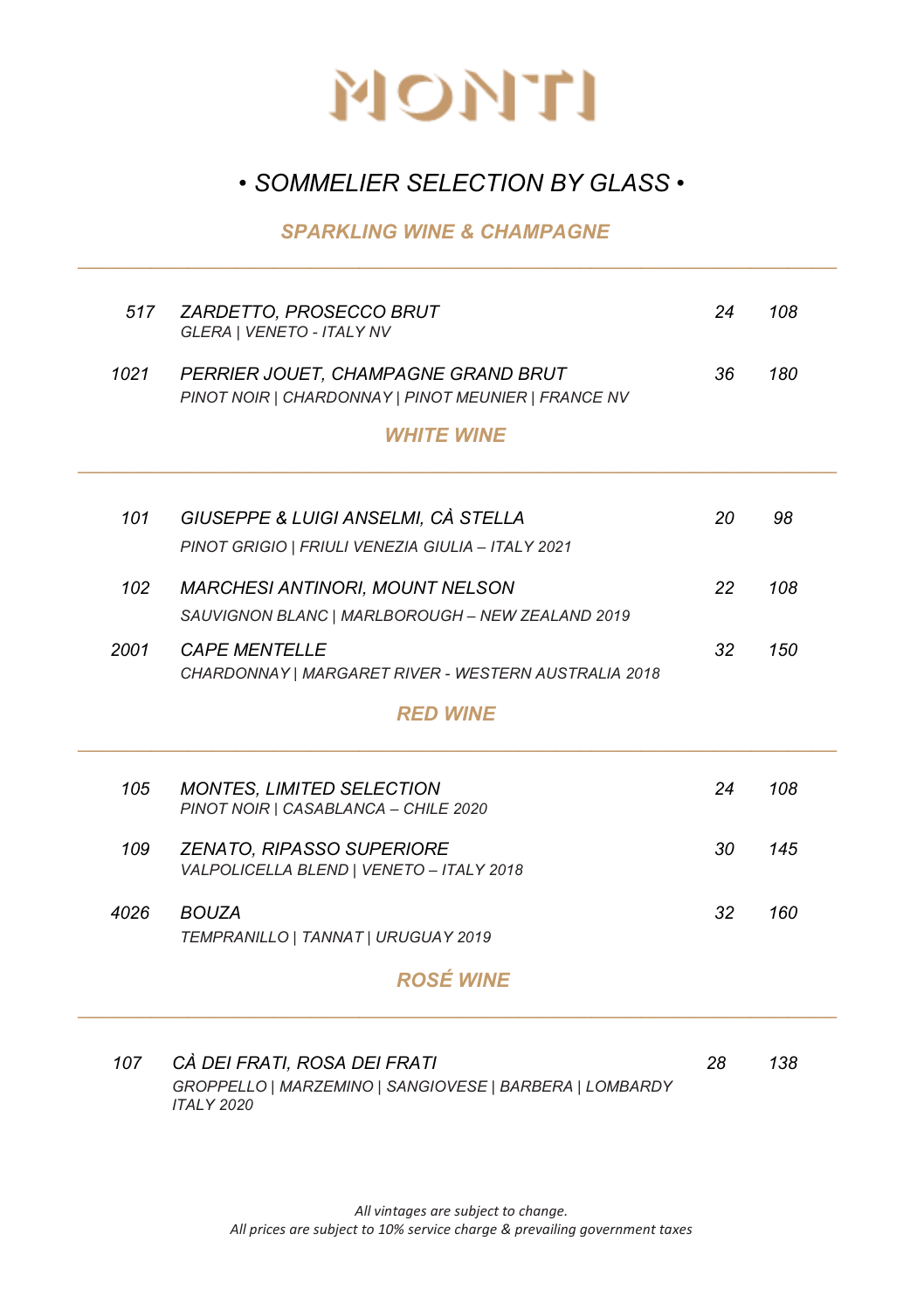#### *CHAMPAGNE \_\_\_\_\_\_\_\_\_\_\_\_\_\_\_\_\_\_\_\_\_\_\_\_\_\_\_\_\_\_\_\_\_\_\_\_\_\_\_\_\_\_\_\_\_\_\_\_\_\_\_\_\_\_\_\_\_\_\_\_\_\_*

| 1001 | BILLECART SALMON. BRUT ROSE<br>CHARDONNAY   PINOT MEUNIER, PINOT NOIR   FRANCE NV    | 250  |
|------|--------------------------------------------------------------------------------------|------|
| 520  | RUINART. BLANC DE BLANCS<br>CHARDONNAY   FRANCE NV                                   | 280  |
| 505  | <b>KRUG. GRANDE CUVÉE BRUT</b><br>PINOT NOIR   CHARDONNAY   PINOT MUNIER   FRANCE NV | 650  |
| 509  | LOUIS ROEDERER, CRISTAL BRUT<br>CHARDONNAY   PINOT NOIR   FRANCE 2008                | 1288 |
| 4025 | LOUIS ROEDERER, CRISTAL BRUT<br>CHARDONNAY   PINOT NOIR   FRANCE 2014                | 888  |
| 512  | DOM PÉRIGNON, BRUT MILLESIME<br>PINOT NOIR   CHARDONNAY   PINOT MUNIER   FRANCE 2012 | 670  |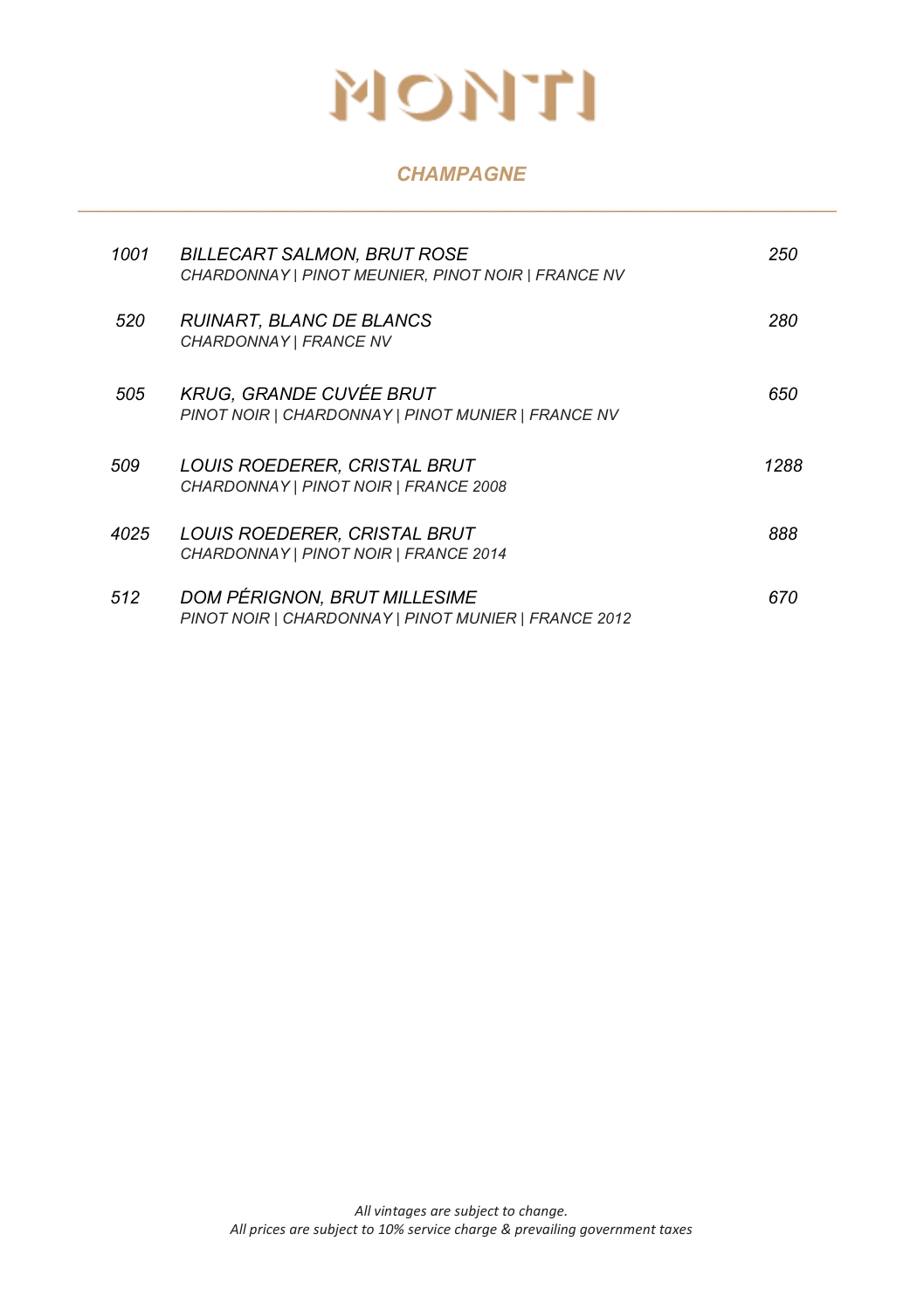

#### *WHITE WINE - ITALY \_\_\_\_\_\_\_\_\_\_\_\_\_\_\_\_\_\_\_\_\_\_\_\_\_\_\_\_\_\_\_\_\_\_\_\_\_\_\_\_\_\_\_\_\_\_\_\_\_\_\_\_\_\_\_\_\_\_\_\_\_\_*

| 211 | AZIENDA AGRICOLA INAMA, SOAVE CLASSICO<br>GARGANEGA   SOAVE - VENETO 2020          | 108 |
|-----|------------------------------------------------------------------------------------|-----|
| 200 | CÀ DEI FRATI BROLETTINO<br>LUGANA   TURBIANA - LOMBARDY 2019                       | 158 |
| 209 | <b>VIE DI ROMANS. CIAMPAGNIS VIERIS</b><br>CHARDONNAY   ISONZO - FRIULI 2020       | 160 |
| 210 | CASTELLO DI POMINO BIANCO RISERVA. BENEFIZIO<br>CHARDONNAY   POMINO - TUSCANY 2017 | 180 |

#### *WHITE WINE - FRANCE \_\_\_\_\_\_\_\_\_\_\_\_\_\_\_\_\_\_\_\_\_\_\_\_\_\_\_\_\_\_\_\_\_\_\_\_\_\_\_\_\_\_\_\_\_\_\_\_\_\_\_\_\_\_\_\_\_\_\_\_\_\_*

| 221  | DOMAINE ALAIN CAILBOURDIN, LES CRIS<br>SAUVIGNON BLANC   POUILLY-FUMÉ - LOIRE VALLEY 2020      | 120 |
|------|------------------------------------------------------------------------------------------------|-----|
| 220  | DOMAINE BILLAUD-SIMON, BLANCHOT VIEILLE VIGNE<br>CHARDONNAY   CHABLIS - BURGUNDY 2019          | 130 |
| 3001 | <i>DOMAINE ALPHONSE MELLOT. LA MOUSSIERE</i><br>SAUVIGNON BLANC   SANCERRE - LOIRE VALLEY 2020 | 145 |
| 223  | MICHEL CHAPOUTIER SCHIEFERKOPF, LIEU-DIT FELS<br>RIESLING   ALSACE 2014                        | 168 |
| 856  | LOUIS JADOT, CHASSAGNE MONTRACHET<br>CHARDONNAY   CHASSAGNE MONTRACHET - BURGUNDY 2018         | 260 |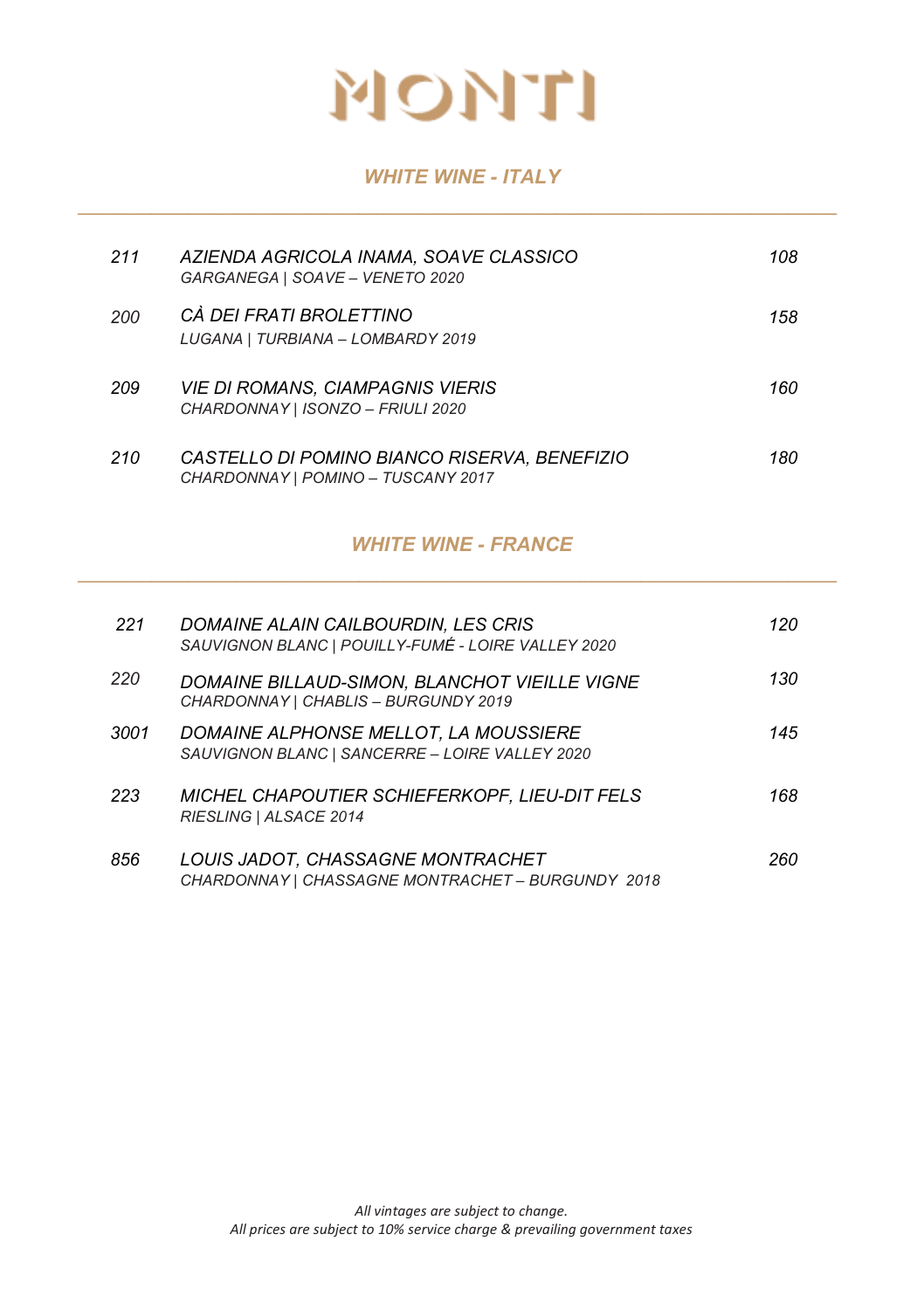

#### *WHITE WINE - SPAIN \_\_\_\_\_\_\_\_\_\_\_\_\_\_\_\_\_\_\_\_\_\_\_\_\_\_\_\_\_\_\_\_\_\_\_\_\_\_\_\_\_\_\_\_\_\_\_\_\_\_\_\_\_\_\_\_\_\_\_\_\_\_*

| 3005 | LAGAR DE CERVERA, ALBARIÑO<br>ALBARIÑO   RIAS BAIXAS 2021                  | 130 |
|------|----------------------------------------------------------------------------|-----|
|      | <b>WHITE WINE - GERMANY</b>                                                |     |
| 3004 | DÖNNHOFF KREUZNACHER KRÖTENPFUL RIESLING KABINETT<br>RIESLING   MOSEL 2020 | 145 |
|      | <b>WHITE WINE - ARGENTINA</b>                                              |     |
| 3002 | <b>KAIKEN, TERROIRE SERIES</b><br>TORRONTES   LUJAN DE CUYO - MENDOZA 2019 | 108 |
|      | <b>WHITE WINE - NEW ZEALAND</b>                                            |     |
| 246  | CLOUDY BAY, TE KOKO<br>SAUVIGNON BLANC   MARLBOROUGH 2019                  | 190 |
|      | <b>WHITE WINE - AUSTRALIA</b>                                              |     |
| 261  | <b>KATNOOK FOUNDER'S</b><br>CHARDONNAY   COONAWARRA - SOUTH AUSTRALIA 2020 | 105 |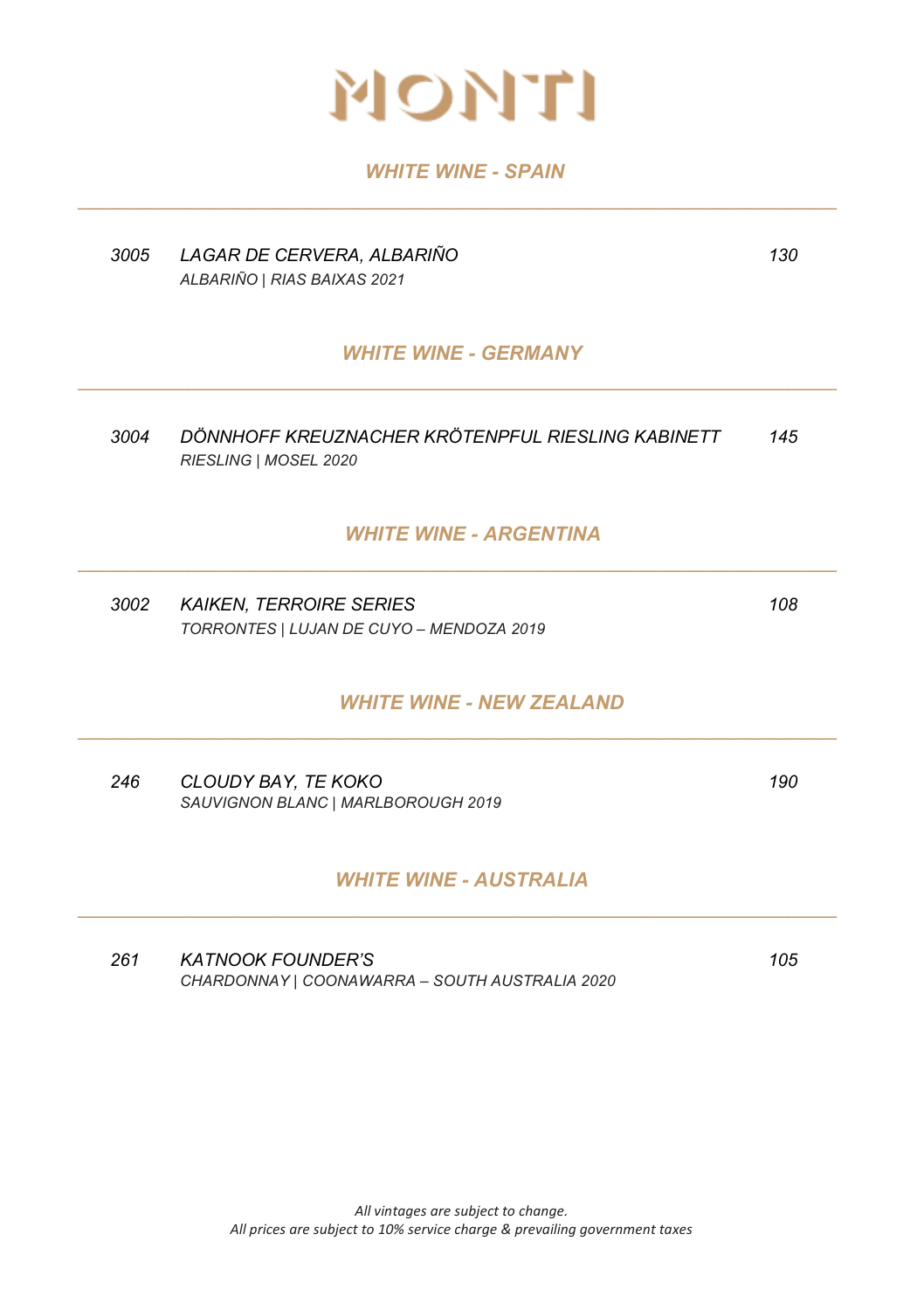

#### *RED WINE - ITALY, PIEDMONT & LOMBARDY \_\_\_\_\_\_\_\_\_\_\_\_\_\_\_\_\_\_\_\_\_\_\_\_\_\_\_\_\_\_\_\_\_\_\_\_\_\_\_\_\_\_\_\_\_\_\_\_\_\_\_\_\_\_\_\_\_\_\_\_\_\_*

| 4001 | CONTERNO FANTINO, GINESTRINO<br>NEBBIOLO   LANGHE 2019                                    | 145 |
|------|-------------------------------------------------------------------------------------------|-----|
| 808  | CÀ DEI FRATI RONCHEDONE<br>CABERNET SAUVIGNON   SANGIOVESE   MARZEMINO   LOMBARDY<br>2019 | 168 |
| 807  | PIO CESARE, BAROLO<br>NEBBIOLO   LANGHE 2016                                              | 260 |
| 1012 | LA SPINETTA. VIGNETO GALLINA<br>NEBBIOLO   BARBARESCO 2009                                | 588 |

#### *RED WINE - ITALY, VENETO \_\_\_\_\_\_\_\_\_\_\_\_\_\_\_\_\_\_\_\_\_\_\_\_\_\_\_\_\_\_\_\_\_\_\_\_\_\_\_\_\_\_\_\_\_\_\_\_\_\_\_\_\_\_\_\_\_\_\_\_\_\_*

| 1008 | ZÝMĒ, VALPOLICELLA CLASSICO SUPERIORE<br>RONDINELLA   CORVINA   CORVINONE   MOLINARA   VALPOLICELLA 2017       | 170 |
|------|----------------------------------------------------------------------------------------------------------------|-----|
| 802  | CESARI, AMARONE DELLA VALPOLICELLA CLASSICO<br>RONDINELLA   CORVINA   CORVINONE   MOLINARA   VALPOLICELLA 2016 | 200 |
| 1009 | ZÝMĒ, KAYROS<br>VALPOLICELLA BLEND   11 GRAPE VARIETALS   VALPOLICELLA 2017                                    | 280 |
| 802  | CÀ DEI FRATI PIETRO DAL CERO AMARONE<br>RONDINELLA   CORVINA   CORVINONE   MOLINARA   VALPOLICELLA 2015        | 338 |
| 804  | SERGIO ZENATO, AMARONE CLASSICO RISERVA<br>RONDINELLA   CORVINA   CORVINONE   MOLINARA   VALPOLICELLA 2015     | 420 |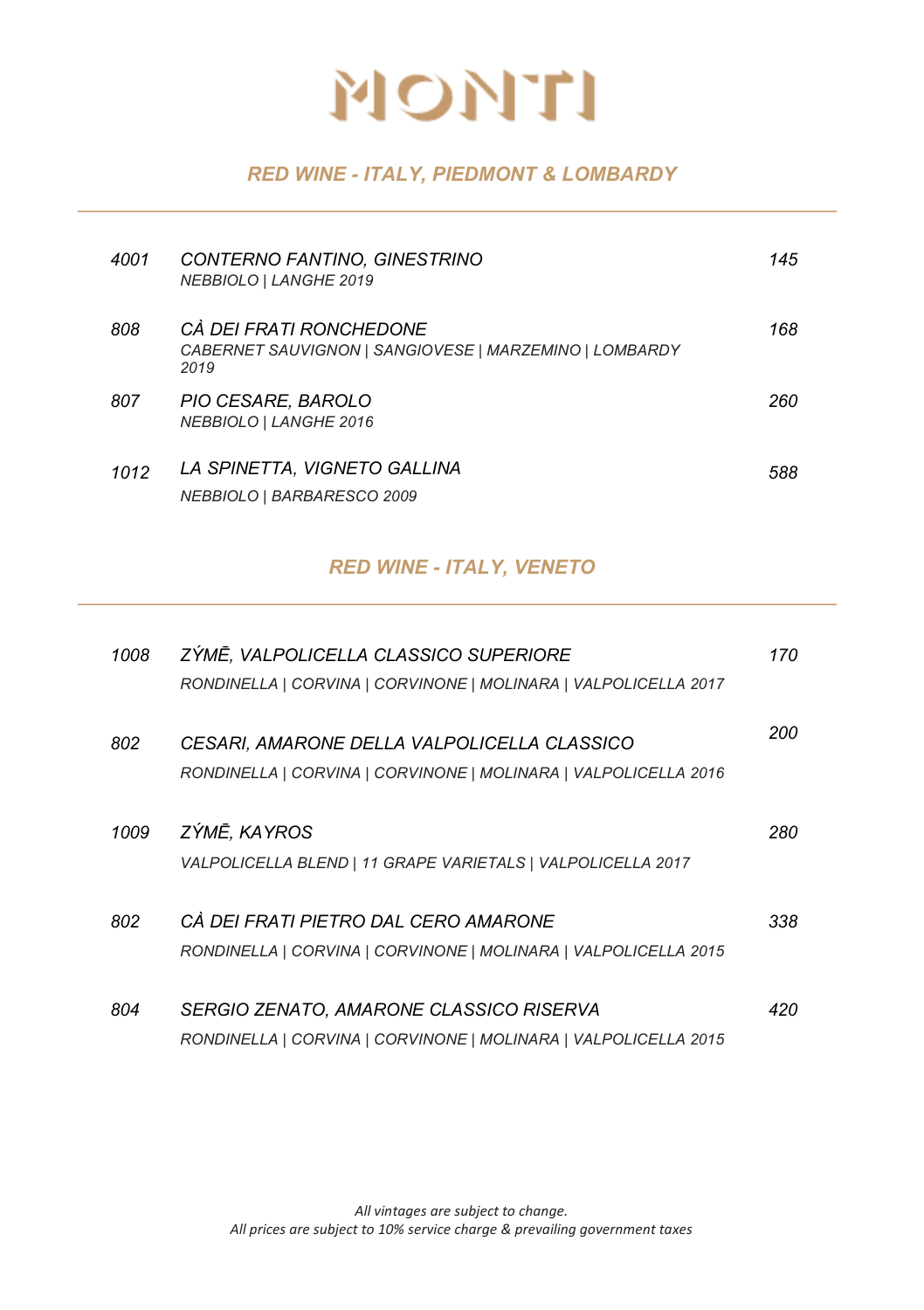#### *RED WINE - ITALY, TUSCANY \_\_\_\_\_\_\_\_\_\_\_\_\_\_\_\_\_\_\_\_\_\_\_\_\_\_\_\_\_\_\_\_\_\_\_\_\_\_\_\_\_\_\_\_\_\_\_\_\_\_\_\_\_\_\_\_\_\_\_\_\_\_*

| 2026 | ICARIO VINO NOBILE DI MONTEPULCIANO<br>SANGIOVESE   CANAIOLO NERO   MONTEPULCIANO 2017                     | 158  |
|------|------------------------------------------------------------------------------------------------------------|------|
| 104  | RUFFINO RISERVA ORO CHIANTI CLASSICO GRAN SELEZIONE<br>SANGIOVESE   MERLOT   CAB. SAUVIGNON   CHIANTI 2016 | 178  |
| 4003 | TENUTA DELL' ORNELLAIA, 'LE SERRE NUOVE'<br>CAB. SAUVIGNON   CAB. FRANC   BOLGHERI 2018                    | 268  |
| 4028 | CASTELLO DI NIPOZZANO, MORMORETO<br>CAB. SAUVIGNON   CAB. FRANC   SANGIOVESE   PETIT VERDOT 2010           | 288  |
| 903  | CASTELLO DI NIPOZZANO, MORMORETO<br>CAB. SAUVIGNON   CAB. FRANC   SANGIOVESE   PETIT VERDOT 2016           | 258  |
| 860  | IL MARRONETO, MADONNA DELLE GRAZIE<br>SANGIOVESE   BRUNELLO DI MONTALCINO 2017                             | 699  |
| 821  | ORNELLAIA, BOLGHERI SUPERIORE<br>CAB. SAUVIGNON   MERLOT   CAB. FRANC   PETIT VERDOT   BOLGHERI 2015       | 888  |
| 821  | ORNELLAIA, BOLGHERI SUPERIORE<br>CAB. SAUVIGNON   MERLOT   CAB. FRANC   PETIT VERDOT   BOLGHERI 2017       | 798  |
| 904  | <b>MARCHESI ANTINORI, SOLAIA</b><br>CAB. SAUVIGNON   CAB. FRANC   SANGIOVESE   BOLGHERI 2017               | 650  |
| 901  | TENUTA SAN GUIDO, SASSICAIA<br>CAB. SAUVIGNON, CAB. FRANC   BOLGHERI 2016                                  | 1088 |
| 901  | TENUTA SAN GUIDO, SASSICAIA<br>CAB. SAUVIGNON, CAB. FRANC   BOLGHERI 2017                                  | 860  |
| 826  | 'IL BORRO' ALESSANDRO DAL BORRO (1500ml)<br>SYRAH   VALDARNO 2012                                          | 788  |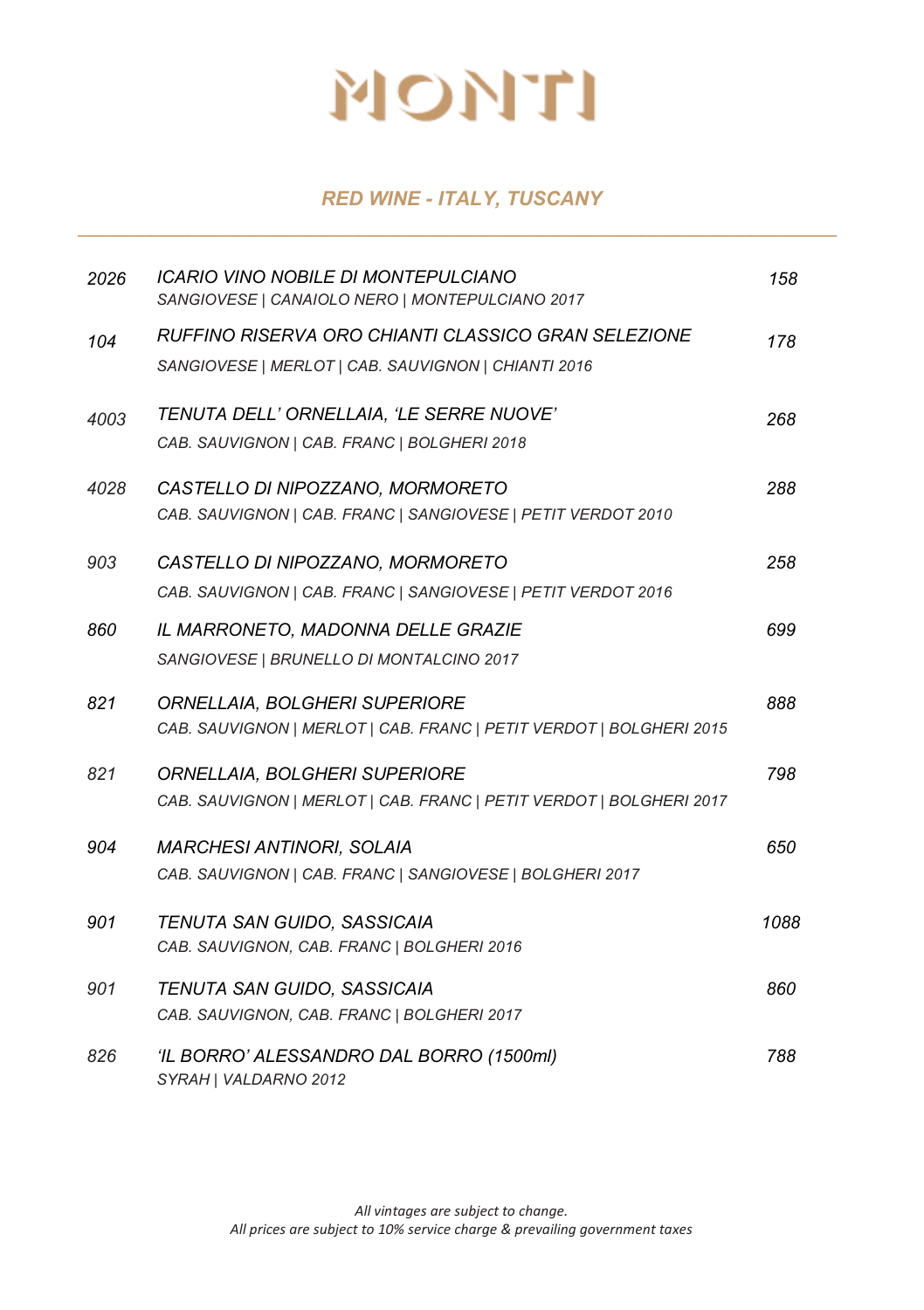#### *RED WINE - ITALY, ABRUZZO, PUGLIA & SICILY \_\_\_\_\_\_\_\_\_\_\_\_\_\_\_\_\_\_\_\_\_\_\_\_\_\_\_\_\_\_\_\_\_\_\_\_\_\_\_\_\_\_\_\_\_\_\_\_\_\_\_\_\_\_\_\_\_\_\_\_\_\_*

| 828  | <b>EMIDIO PEPE</b><br>MONTEPULCIANO D'ABRUZZO   ORGANIC WINE 2010                               | 598 |
|------|-------------------------------------------------------------------------------------------------|-----|
| 4025 | POGGIO MARÙ, PRIMITIVO DI MANDURIA<br>PRIMITIVO   PUGLIA 2019                                   | 128 |
| 4005 | TASCA D'ALMERITA, ROSSO DEL CONTE<br>NERO D'AVOLA, PERRICONE   CONTEA DI SCLAFANI   SICILY 2016 | 258 |

#### *RED WINE - FRANCE \_\_\_\_\_\_\_\_\_\_\_\_\_\_\_\_\_\_\_\_\_\_\_\_\_\_\_\_\_\_\_\_\_\_\_\_\_\_\_\_\_\_\_\_\_\_\_\_\_\_\_\_\_\_\_\_\_\_\_\_\_\_*

| 4014 | BONPAS, CHÂTEAUNEUF DU PAPE                                            | 195  |
|------|------------------------------------------------------------------------|------|
|      | SYRAH   GRENACHE   MOURVEDRE   SOUTHERN RHONE VALLEY 2019              |      |
| 4008 | CHÂTEAU LASCOMBES, MARGAUX                                             | 375  |
|      | MERLOT   CAB. SAUVIGNON   PETIT VERDOT   BORDEAUX 2011                 |      |
| 4009 | LOUIS JADOT, NUITS-SAINT-GEORGES "LES BOUDOTS ROUGE"                   | 395  |
|      | PINOT NOIR   BURGUNDY 2013                                             |      |
| 831  | CHÂTEAU LÉOVILLE POYFERRÉ, SAINT JULIEN                                | 400  |
|      | CAB. SAUVIGNON   MERLOT   PETIT VERDOT   CAB. FRANC   BORDEAUX<br>2008 |      |
| 4029 | CHÂTEAU LÉOVILLE POYFERRÉ, SAINT JULIEN                                | 380  |
|      | CAB. SAUVIGNON   MERLOT   PETIT VERDOT   CAB. FRANC   BORDEAUX<br>2012 |      |
| 4030 | CHÂTEAU LÉOVILLE POYFERRÉ, SAINT JULIEN                                | 380  |
|      | CAB. SAUVIGNON   MERLOT   PETIT VERDOT   CAB. FRANC   BORDEAUX<br>2014 |      |
| 4012 | CHÂTEAU TALBOT, SAINT JULIEN                                           | 388  |
|      | CAB. SAUVIGNON   MERLOT   PETIT VERDOT   CAB. FRANC   BORDEAUX<br>2014 |      |
| 832  | CHÂTEAU PICHON LALANDE, PAUILLAC                                       | 440  |
|      | CAB. SAUVIGNON   MERLOT   CAB. FRANC   BORDEAUX 2014                   |      |
| 4013 | <b>MICHEL CHAPOUTIER ERMITAGE 'LE PAVILLON' ROUGE</b>                  | 1398 |
|      | SYRAH   NORTHERN RHONE VALLEY 2013                                     |      |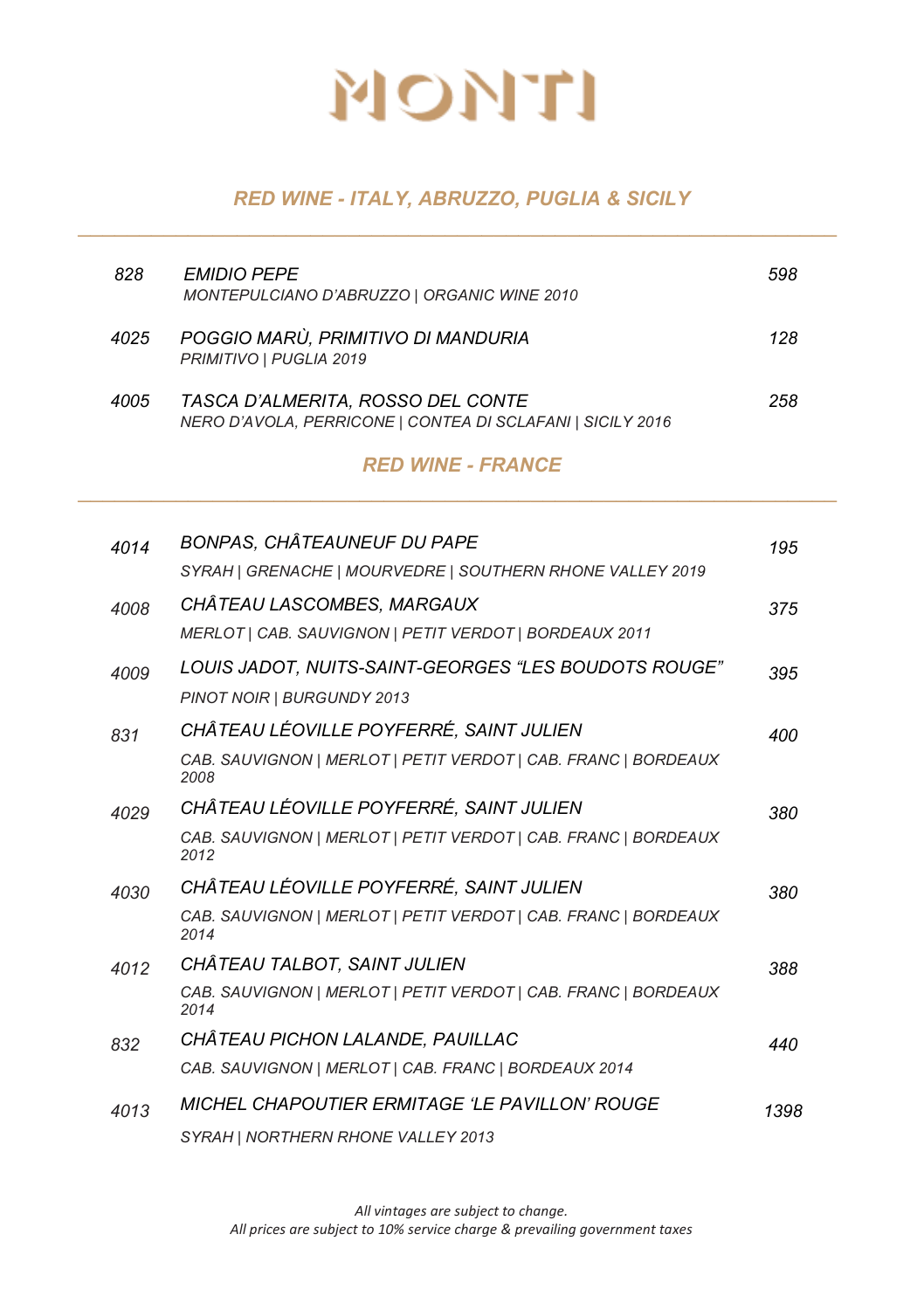#### *RED WINE - SPAIN \_\_\_\_\_\_\_\_\_\_\_\_\_\_\_\_\_\_\_\_\_\_\_\_\_\_\_\_\_\_\_\_\_\_\_\_\_\_\_\_\_\_\_\_\_\_\_\_\_\_\_\_\_\_\_\_\_\_\_\_\_\_*

| 4024 | SONSIERRA, LA RIOJA ALTA GRAN RESERVA CRIANZA<br>TEMPRANILLO   RIOJA 2013                             | 138 |
|------|-------------------------------------------------------------------------------------------------------|-----|
| 4005 | BODEGAS ARZUAGA NAVARRO "ARZUAGA" CRIANZA<br>TEMPRANILLO   CABERNET SAUVIGNON   RIBERA DEL DUERO 2018 | 155 |
| 4006 | LA RIOJA ALTA GRAN RESERVA 904<br>TEMPRANILLO   GRACIANO   RIOJA 2011                                 | 288 |

#### *RED WINE – ARGENTINA, URUGUAY \_\_\_\_\_\_\_\_\_\_\_\_\_\_\_\_\_\_\_\_\_\_\_\_\_\_\_\_\_\_\_\_\_\_\_\_\_\_\_\_\_\_\_\_\_\_\_\_\_\_\_\_\_\_\_\_\_\_\_\_\_\_*

| 4010 | MASCOTA VINEYARDS, GRAN MASCOTA MALBEC<br>MALBEC   UCO VALLEY - MENDOZA 2018          | 135 |
|------|---------------------------------------------------------------------------------------|-----|
| 4018 | <b>TRAPICHE, MALBEC TERROIR SERIES</b><br>MALBEC   UCO VALLEY - MENDOZA 2017          | 158 |
| 4019 | TRAPICHE, ISCAY<br>SYRAH   VIOGNIER   UCO VALLEY - MENDOZA 2015                       | 168 |
| 4020 | RUTINI, SINGLE VINEYARD CABERNET FRANC<br>CABERNET FRANC   TUPUNGATO - MENDOZA 2016   | 190 |
| 4021 | <b>BODEGAS CARO, CATENA &amp; ROTSCHILD</b><br>MALBEC   CAB. SAUVIGNON   MENDOZA 2018 | 210 |
| 4022 | RUTINI, ANTOLOGIA XLVI<br>MALBEC BLEND   ALTAMIRA - TUPUNGATO - MENDOZA 2016          | 240 |
| 4027 | <b>BOUZA</b><br>TANNAT   URUGUAY 2018                                                 | 228 |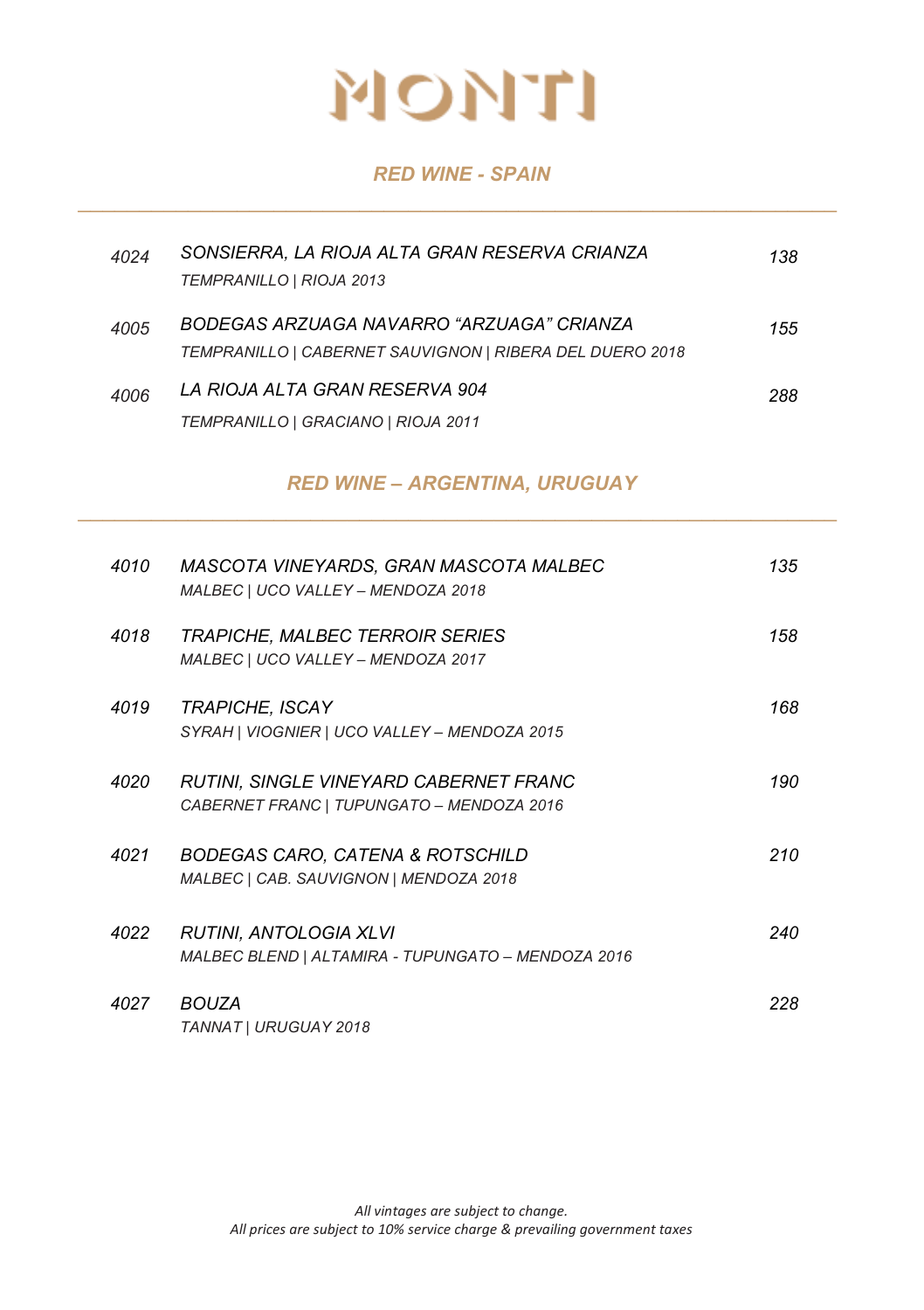

#### *RED WINE - NEW ZEALAND \_\_\_\_\_\_\_\_\_\_\_\_\_\_\_\_\_\_\_\_\_\_\_\_\_\_\_\_\_\_\_\_\_\_\_\_\_\_\_\_\_\_\_\_\_\_\_\_\_\_\_\_\_\_\_\_\_\_\_\_\_\_*

| 852  | <b>MISHA'S VINEYARD VERISMO</b><br>PINOT NOIR   CENTRAL OTAGO 2014 | 165 |
|------|--------------------------------------------------------------------|-----|
|      | <b>RED WINE - AUSTRALIA</b>                                        |     |
| 4015 | PIRRAMIMMA<br>PETIT VERDOT   MCLAREN VALE 2018                     | 125 |
| 901  | <b>MITOLO JESTER</b><br>SHIRAZ   MCLAREN VALE 2019                 | 130 |
| 902  | <b>KATNOOK ESTATE</b><br>MERLOT   COONAWARRA 2020                  | 155 |
|      | <b>RED WINE - U.S.A</b>                                            |     |

| 4017 | JOSEPH PHELPS. CABERNET SAUVIGNON<br>CAB. SAUVIGNON   NAPA 2017                                     | 388 |
|------|-----------------------------------------------------------------------------------------------------|-----|
| 4023 | SEQUOIA GROVE NAPA VALLEY CAMBIUM<br>CAB. SAUVIGON   CAB. FRANC   MERLOT   PETIT VERDOT   NAPA 2014 | 488 |